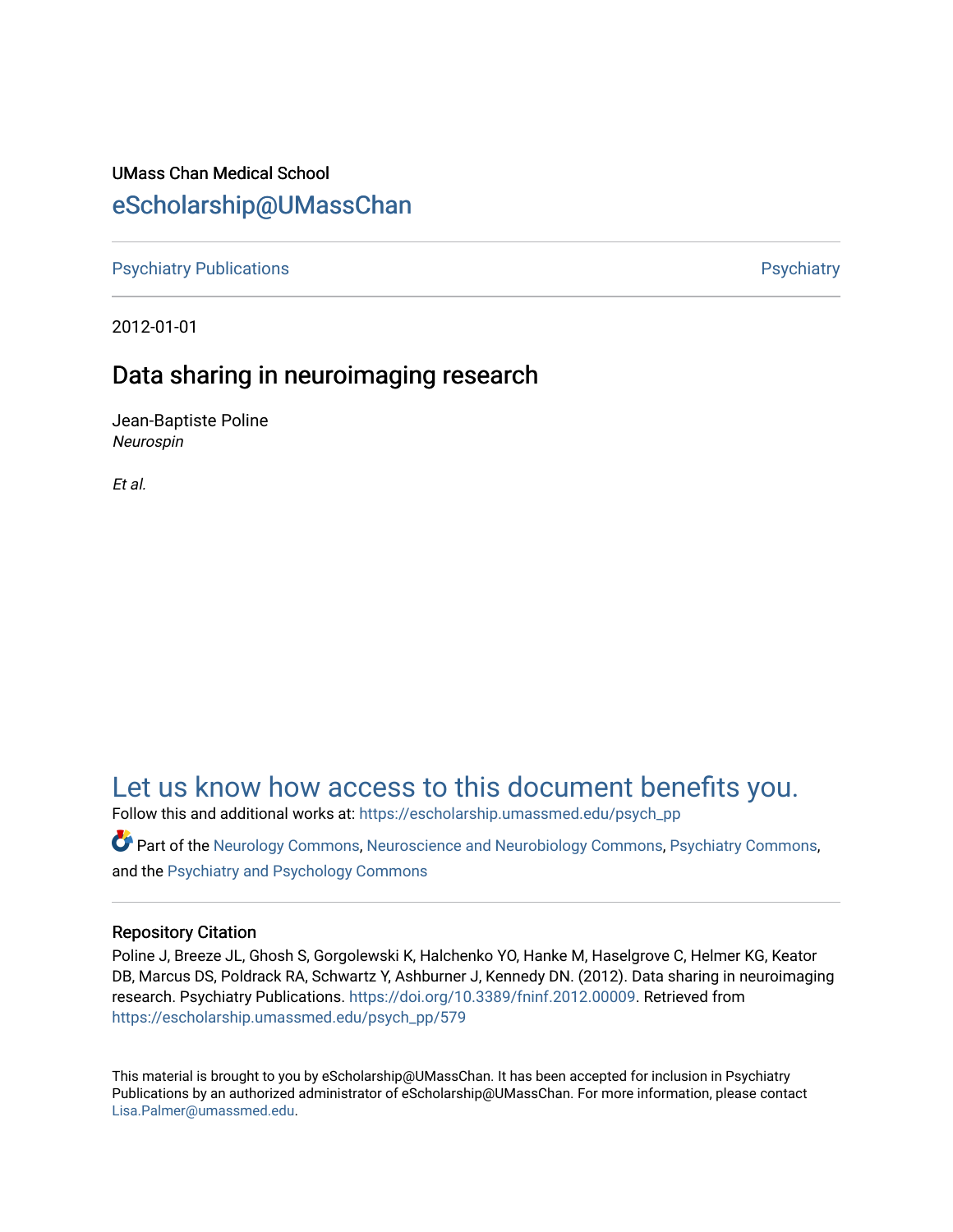

## [Data sharing in neuroimaging research](http://www.frontiersin.org/Neuroinformatics/10.3389/fninf.2012.00009/abstract)

*[Jean-Baptiste Poline1](http://www.frontiersin.org/Community/WhosWhoActivity.aspx?sname=Jean-BaptistePoline&UID=35171),2\*, [Janis L. Breeze](http://www.frontiersin.org/Community/WhosWhoActivity.aspx?sname=JanisBreeze&UID=41458)3, [Satrajit Ghosh4](http://www.frontiersin.org/Community/WhosWhoActivity.aspx?sname=SatrajitGhosh&UID=17765), [Krzysztof Gorgolewski](http://www.frontiersin.org/Community/WhosWhoActivity.aspx?sname=KrzysztofGorgolewski&UID=34684) 5, [Yaroslav O. Halchenko](http://community.frontiersin.org/people/YaroslavHalchenko/2437)6, [Michael Hanke](http://www.frontiersin.org/Community/WhosWhoActivity.aspx?sname=MichaelHanke&UID=874)7, Christian Haselgrove8 , [Karl G. Helmer](http://community.frontiersin.org/people/KarlHelmer/15299) 9, [David B. Keator](http://community.frontiersin.org/people/DavidKeator/4473) 10, [Daniel S. Marcus](http://www.frontiersin.org/Community/WhosWhoActivity.aspx?sname=DanielMarcus_1&UID=29867) 11, [Russell A. Poldrack](http://community.frontiersin.org/people/RussellPoldrack/274)12, [Yannick Schwartz](http://community.frontiersin.org/people/YannickSchwartz/42216) 1, [John Ashburner](http://community.frontiersin.org/people/JohnAshburner/4956) <sup>13</sup> and [David N. Kennedy8](http://www.frontiersin.org/Community/WhosWhoActivity.aspx?sname=DavidKennedy&UID=6349)*

*<sup>1</sup> Neurospin, Commissariat à l'Energie Atomique et aux Energies Alternatives, Gif-sur-Yvette, France*

- *<sup>5</sup> School of Informatics, University of Edinburgh, Edinburgh, UK*
- *<sup>6</sup> Department of Psychological and Brain Sciences, Dartmouth College, Hanover, NH, USA*
- *<sup>7</sup> Department of Experimental Psychology, Otto-von-Guericke-University Magdeburg, Magdeburg, Germany*
- *<sup>8</sup> Division of Informatics, Department of Psychiatry, University of Massachusetts Medical School, Worcester, MA, USA*
- *<sup>9</sup> Massachusetts General Hospital and Department of Radiology, Athinoula A Martinos Center for Biomedical Imaging, Harvard Medical School, Boston, MA, USA*

*<sup>10</sup> Department of Psychiatry and Human Behavior, and Department of Computer Science, University of California at Irvine, CA, USA*

*<sup>11</sup> Department of Radiology, Washington University School of Medicine, St. Louis, MO, USA*

*<sup>12</sup> Imaging Research Center and Departments of Psychology and Neurobiology, University of Texas at Austin, Austin, TX, USA*

*<sup>13</sup> Wellcome Trust Centre for Neuroimaging, London, UK*

#### *Edited by:*

*Jessica A. Turner, Mind Research Network, Albuquerque, USA*

#### *Reviewed by:*

*Lars Schwabe, University of Rostock, Germany John Van Horn, University of California at Los Angeles, USA*

#### *\*Correspondence:*

*Jean-Baptiste Poline, Neurospin, Bat. 145, CEA, Gif-sur-Yvette, 91191, France. Henry Wheeler Brain Imaging Center, 10 Giannini Hall, UC Berkeley, CA, USA. e-mail: jbpoline@gmail.com*

Significant resources around the world have been invested in neuroimaging studies of brain function and disease. Easier access to this large body of work should have profound impact on research in cognitive neuroscience and psychiatry, leading to advances in the diagnosis and treatment of psychiatric and neurological disease. A trend toward increased sharing of neuroimaging data has emerged in recent years. Nevertheless, a number of barriers continue to impede momentum. Many researchers and institutions remain uncertain about how to share data or lack the tools and expertise to participate in data sharing. The use of electronic data capture (EDC) methods for neuroimaging greatly simplifies the task of data collection and has the potential to help standardize many aspects of data sharing. We review here the motivations for sharing neuroimaging data, the current data sharing landscape, and the sociological or technical barriers that still need to be addressed. The INCF Task Force on Neuroimaging Datasharing, in conjunction with several collaborative groups around the world, has started work on several tools to ease and eventually automate the practice of data sharing. It is hoped that such tools will allow researchers to easily share raw, processed, and derived neuroimaging data, with appropriate metadata and provenance records, and will improve the reproducibility of neuroimaging studies. By providing seamless integration of data sharing and analysis tools within a commodity research environment, the Task Force seeks to identify and minimize barriers to data sharing in the field of neuroimaging.

**Keywords: brain imaging, data sharing, standards, magnetic resonance imaging, fMRI, EEG-MEG**

#### **INTRODUCTION**

The practice of data sharing is growing in society, particularly in the scientific community, as vast amounts of data continue to be acquired [\(Gantz and Reinsel, 2011;](#page-12-0) [National Science Foundation](#page-12-1), [2011\)](#page-12-1). It mirrors an increasing demand for transparency, openness, and efficiency, and complements trends like open-source software development and open access publications. However, most of the data is not generally accessible. This review article summarizes the current state of data sharing in the field of neuroimaging, and provides recommendations for future directions.

The premise that data sharing is of value to the scientific community requires that the shared data have adequate description to be of utility to those interested in its reuse. **[Figure 1](#page-2-0)** presents a stylized vision of neuroimaging data sharing that spans the original acquisition of images from an individual subject to the aggregation and comparison of data from groups of subjects to derive inferences into the underlying biophysical properties that correspond to observed subject characteristics. Apart from the subjects themselves, this imaging process is intrinsically a digital electronic enterprise: image acquisition, storage, processing, databasing, and sharing are all accomplished in the digital domain. Each step of this process, therefore, affords the opportunity to capture all the pertinent information that characterizes the step. Despite the seeming ease of electronic data capture (EDC) for processes that occur in the electronic domain, the neuroimaging data sharing effort has, nonetheless, often been hampered

*<sup>2</sup> Brain Imaging Centre, University of California at Berkeley, Berkeley, CA, USA*

*<sup>3</sup> International Neuroinformatics Coordinating Facility, Karolinska Institute, Stockholm, Sweden*

*<sup>4</sup> McGovern Institute for Brain Research, Massachusetts Institute of Technology, Cambridge, MA, USA*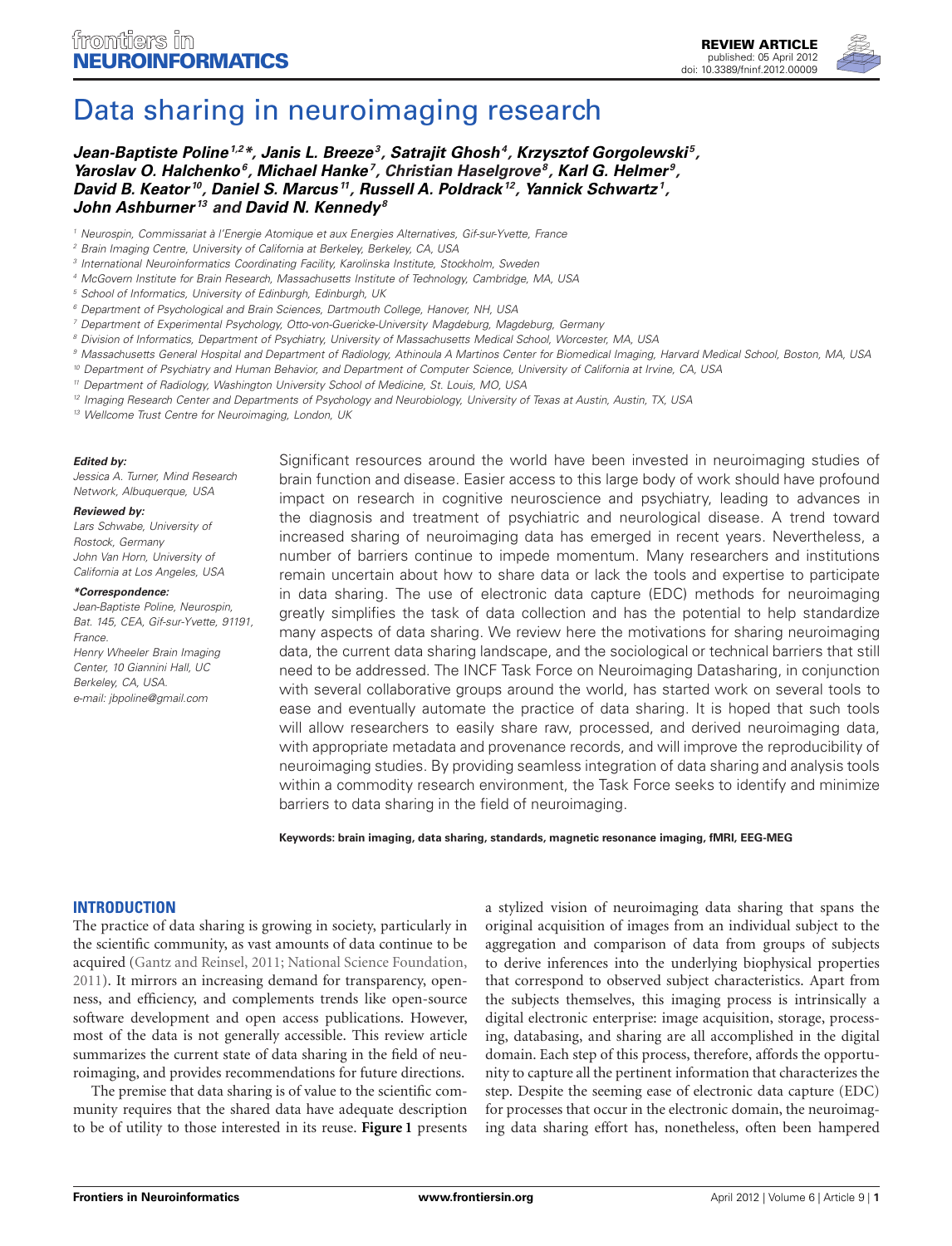

<span id="page-2-0"></span>by missing and inaccurately aggregated descriptive information (metadata), which in turn has led to reduced compliance, trust, and value to the community, despite the arguably compelling philosophical or sociological rationale for data sharing. What is lacking is not the technology, but the standards, agreement, and specifications for what, how, and when to capture specific types of information in the natural course of the neuroimaging data lifecycle. In concert with other challenges to data sharing, the International Neuroinformatics Coordinating Facility (INCF) Neuroimaging Datasharing initiative is a timely and coordinated effort to propose the necessary community standards in this area.

The Section entitled "Why Should Data Be Shared?" of this review outlines a number of the benefits and rationales for greater data sharing in neuroimaging. The Section "Some Data ARE Shared" reviews ongoing neuroimaging data sharing efforts, with an emphasis on MRI data, and discusses how they can be augmented. The Section "Why Most Data AREN'T Shared" describes the barriers to data sharing and presents possible solutions to these challenges, and Section "How to Reduce Barriers to Data Sharing?" includes recommendations for future efforts to advance data sharing. Finally, the Section "The Potential Benefits of Neuroimaging Data Sharing" concludes with examples of neuroimaging initiatives that would benefit from a broader data sharing policy.

#### **WHY SHOULD DATA BE SHARED?**

#### **TO ACCELERATE PROGRESS IN OUR FUNDAMENTAL UNDERSTANDING OF THE BRAIN**

Several researchers have argued that more rapid scientific discoveries are possible within a culture of shared data [\(Poldrack](#page-12-2), [2011;](#page-12-2) [Milham, 2012\)](#page-12-3), and that some questions can only be answered with large datasets or meta-analysis. Databases such as Brainmap<sup>1</sup>,

<span id="page-2-1"></span>SumsDB<sup>2</sup>, and Neurosynth<sup>3</sup> aggregate coordinate-based structural and functional MRI results derived from the scientific literature, and several publications have validated the use of such resources to perform meta-analytic studies. For example, Smith and colleagues [\(Toro et al.](#page-13-0), [2008;](#page-13-0) [Smith et al.](#page-13-1), [2009\)](#page-13-1) used BrainMap to perform an independent component analysis of thousands of activation maps and compared the resulting components to those extracted from resting-state MRI data. They reported substantial consistency between networks obtained using these very diffe[rent](#page-13-2) [datasets.](#page-13-2) [More](#page-13-2) [recently,](#page-13-2) [Yarkoni](#page-13-2) [and](#page-13-2) [colleagues](#page-13-2) [\(](#page-13-2)Yarkoni et al., [2011\)](#page-13-2) combined a similar strategy with text mining to, among other applications, accurately "decode" many cognitive states from brain activity stored in the Neurosynth database. However, such studies also point to the need for intelligent and planned data sharing, as Brainmap and Neurosynth store only (*x*, *y*,*z*) activation peak coordinates. Salimi-Khorshidi and colleagues showed that the reliability between a study using the original functional contrast maps and those derived from the coordinates alone was poor [\(Salimi-Khorshidi et al.](#page-13-3), [2009](#page-13-3)), providing an argument for the need to share original and derived images, not only the Talairach coordinates as are often published in journal articles.

The Function Biomedical Informatics Research Network (FBIRN) has accelerated progress in understanding schizophrenia using shared neuroimaging data [\(Glover et al.](#page-12-4), [2012](#page-12-4)). In FBIRN, each site maintains their own database and storage resources for datasets collected locally. The consortium benefits from shared access to the data which is ultimately made public after data collection is complete. Kim et al. [\(Kim et al.](#page-12-5), [2009\)](#page-12-5) used multisite FBIRN data to identify lateralized DLPFC dysfunction in schizophrenia using a working memory task and resting state data collected across six institutions. Potkin et al. (Potkin and

<sup>1</sup>http://www.brainmap.org

<sup>2</sup>http://sumsdb.wustl.edu:8081/sums/index.jsp

<sup>3</sup>http://neurosynth.org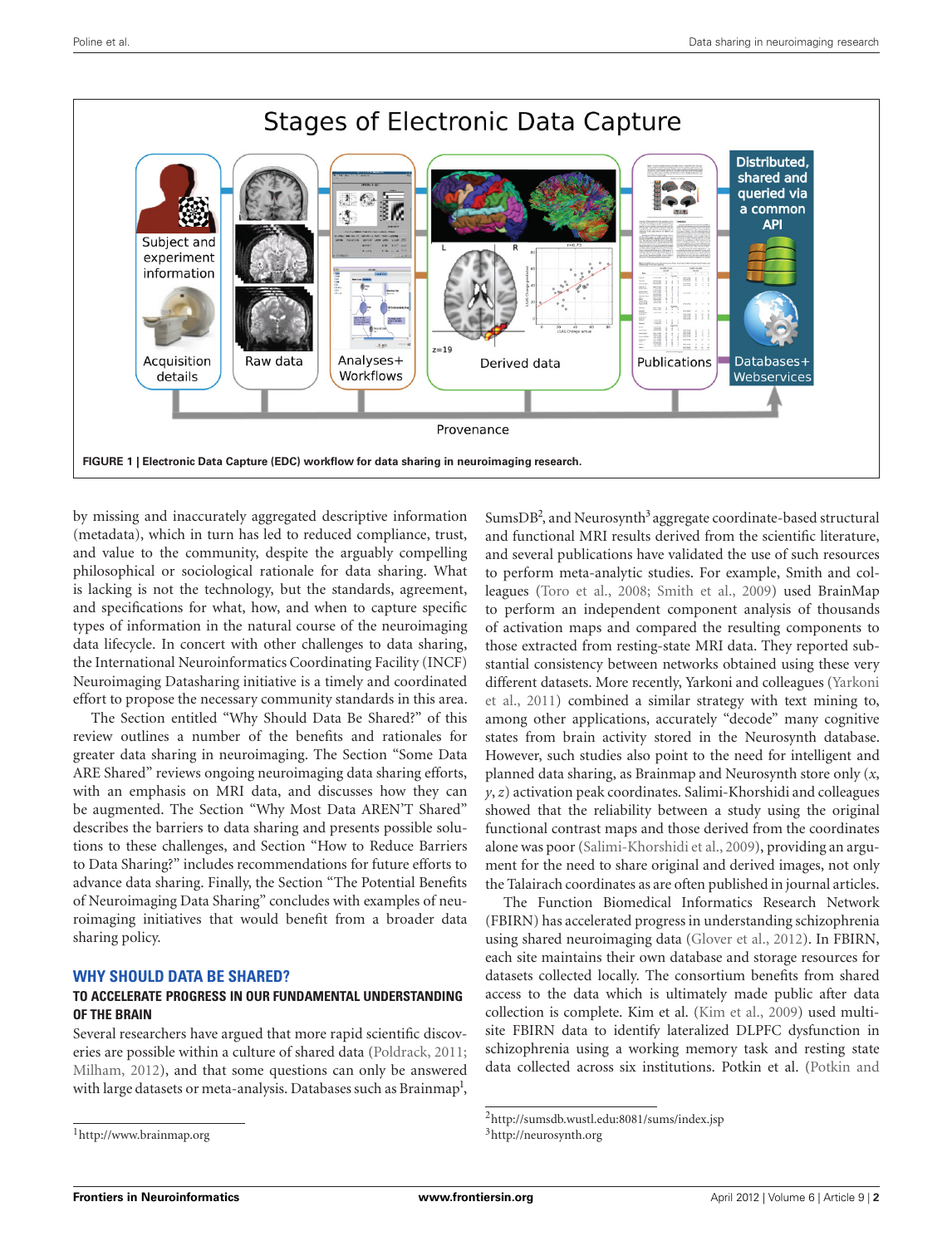Ford, [2009;](#page-13-4) [Potkin et al.](#page-12-6), [2009\)](#page-12-6) identified cortical disfunction in memory retrieval and decreased accuracy and reaction times by memory loads in schizophrenia using data from collected and shared across 10 institutions.

#### **TO IMPROVE PUBLICATION AND DATA QUALITY**

Above all, open data sharing allows more meaningful review of studies to be published, and fosters careful scientific enquiry [\(Birney et al.](#page-11-0), [2009\)](#page-11-0). Greater appreciation of the fact that datasets will always have problems (missing data, noise, errors, etc.) should also be an incentive: sharing data helps uncover these errors and improves the quality of the data. For example, the 1000 Functional Connectomes team, representing a massive data release from about 30 sites and over 1000 subjects, publicly rectified occasional errors with data entry or scoring, without damage to the effort's credibility [\(Milham](#page-12-3), [2012\)](#page-12-3). The burden of detecting and fixing errors can encourage the use of better methods for data collection and storage, and promote EDC methods, e.g., web-based forms to capture responses directly, fMRI-compatible touchscreen tablets to record subject responses during a scan [\(Tam et al.](#page-13-5), [2011](#page-13-5)). Specifically, EDC holds key advantages over paper-based source documents to ensure data quality: it permits real-time validation schemes and integrity checks, as well as mechanisms to reconcile data acquired with blinded-data entry or double-data entry. It also enables additional features such as bulk import of data with automatic validation, and export functions to common analysis packages.  $REDCap<sup>4</sup>$  [\(Harris et al.](#page-12-7), [2009\)](#page-12-7) is a freely available software solution to deploy EDC tools for the environment.

#### **TO REDUCE THE COST OF RESEARCH AND INCREASE THE RETURN ON CURRENT RESEARCH INVESTMENTS**

Neuroimaging research is costly both in terms of the data acquisition costs and the significant time spent in data curation and documentation. As many funding institutions are trying to improve the cost-benefit ratio of biomedical research, the research community must find ways to do the most with what is already there. A significant amount of money could be saved from redundant data acquisition if data were shared with appropriate metadata descriptions. This savings could be redirected toward analysis and interpretation of extant data. In particular, many clinical studies acquire new data from healthy control subjects that almost certainly exist already. As data sharing becomes more prevalent, researchers who delay or choose not to release data, or who share it in a limited form (e.g., without metadata or provenance information) may find their grant applications or paper submissions criticized by their peers for neglecting data sharing.

#### **TO FOSTER NEUROIMAGING RESEARCH AND ADVANCES IN CLINICAL PRACTICE**

One of the major challenges for the field of neuroimaging research is to generate insights that will have direct clinical relevance to the treatment of psychiatric illness [\(Malhi and Lagopoulos](#page-12-8), [2008;](#page-12-8) [Insel, 2009](#page-12-9)). Clinical benefits in the diagnosis and treatment of psychiatric disorders from neuroimaging research (e.g., fMRI,

diffusion-weighted imaging, EEG, or MEG) may emerge from the ability to detect biomarkers in individual subjects that inform treatment decisions and predict outcome. However, in the highdimensional space of neuroimaging studies, establishing validated image-based biomarkers of psychiatric disorders will require large numbers of subjects, specific data components, and sophisticated data processing methods. Retrospective aggregation of data from many small studies could be a useful precursor to larger, wellcontrolled prospective studies. For example, anatomical models fitted to large databases of subjects could be of practical use in establishing estimates of normal human brain variability with respect to age, gender, or other characteristics. In this context, paradigm independent neuroimaging data such as anatomical, diffusion-weighted, and resting-state functional data are easier to share and are gaining momentum in terms of public availability.

"Grand challenges" and competitions are a beneficial way to leverage existing data (where clinical ground-truth is known) for the development of better assessment tools and resources. An example is the recent ADHD-200 Global Competition<sup>[5](#page-3-0)</sup> challenge promoted the availability of shared ADHD resting-state data with a competition to develop the best performing classifier for identification of subject diagnosis from resting-state data. While several teams achieved significant above-chance performance, no team achieved high sensitivity and high specificity (e.g., both greater than 0.8). This includes the model that was based purely on nonimaging data. The ADHD200 competition is one demonstration of the need for large amounts of data to generate a clinically useful prediction model; another is the Biomag<sup>[6](#page-3-0)</sup> competition for MEG data.

### <span id="page-3-0"></span>**A REQUIREMENT FOR REPRODUCIBLE SCIENCE**

An even more fundamental issue at stake in the discussion of data sharing is scientific replication. Reproducible research, or the ability to repeat another scientist's experiment and obtain consistent results, has long been considered a fundamental requirement of good scientific practice [\(Perneger, 2011](#page-12-10)). While computational results are essential to published experiments, only a small number will be reproduced. Despite the fundamental questions regarding the meaning of reproducibility (reproducible by whom? to what extent? etc.), the issue is attracting increased attention from funding agencies, journals, and research institutions, and has sparked a growing interest in the use of electronic lab notebooks. Scientists have long been educated in the importance of a laboratory notebook as the primary tool to record all experimental data and procedures, but its role has been complicated in the digital age, as the amount of acquired data and the number and type of analyses exceeds that which an individual researcher can readily record in detail. In order to reproduce a colleague's result, one needs to understand both how the data was acquired and what was done to the data in the processing and analysis phases of the experiment.

<sup>5</sup>http://fcon\_1000.projects.nitrc.org/indi/adhd200

<sup>6</sup>http://www.biomag2012.org/content/data-analysis-competition: The challenge is to decode word and category specific representations in one dataset, and long-term memory representations in another.

<sup>4</sup>http://project-redcap.org/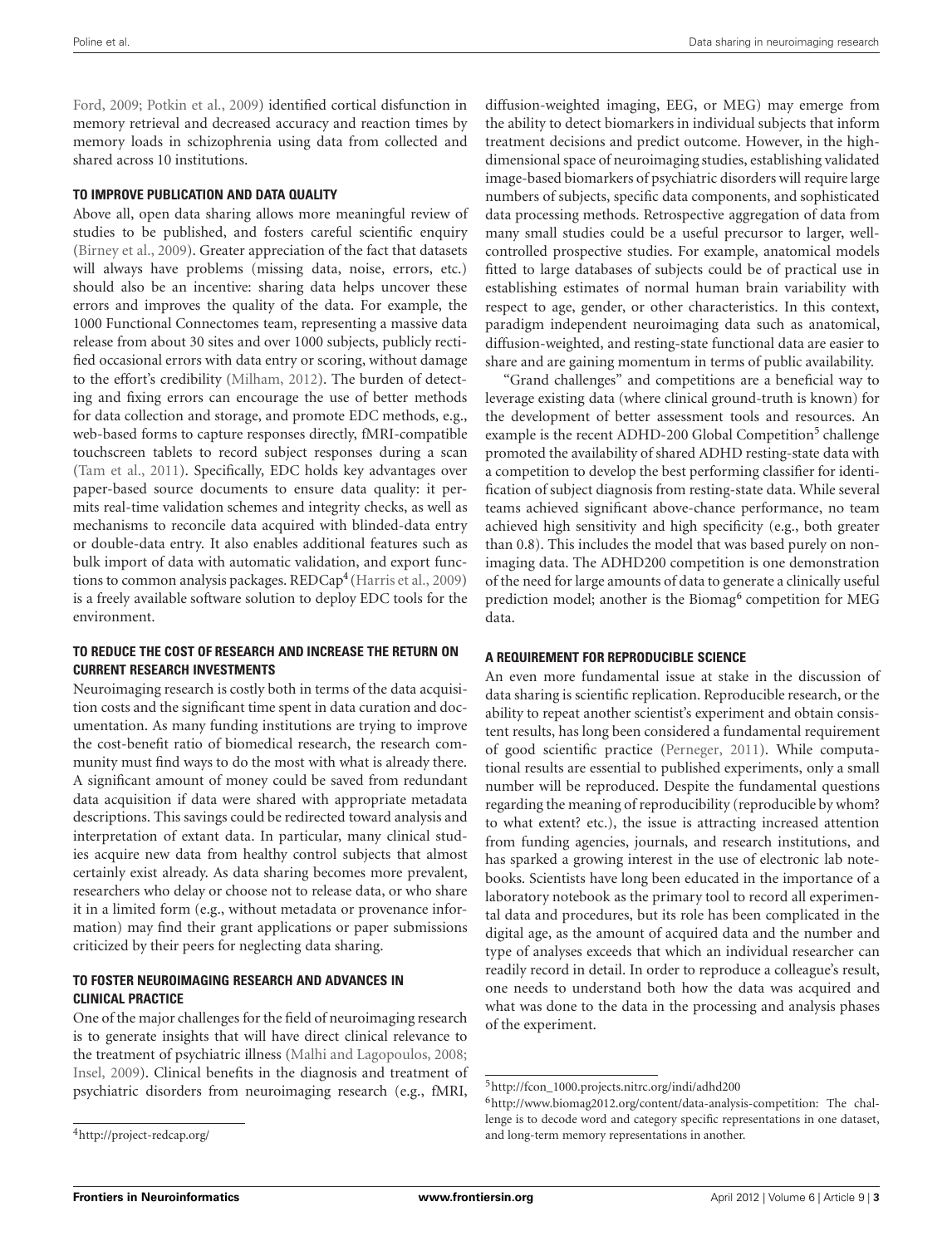A growing number of workshops (e.g., "Reproducible Research: Tools and Strategies for Scientific Computing" [7](#page-3-0)) are now organized around the development of electronic laboratory notebook systems, and many labs have developed open-source electronic laboratory notebooks for neuroscience researchers. In addition, proj[e](#page-3-0)cts such as Sweave<sup>8</sup> are developing frameworks for the integration of statistical analysis and manuscript preparation. We believe that in the future, reviewers and the community should be able to access both the data and the scripts used for analyses (see the recent launch of the new journal Open Research Computation<sup>[9](#page-3-0)</sup>).

#### **OTHER SCIENTIFIC FIELDS HAVE DEMONSTRATED THE BENEFITS OF DATA SHARING**

It is likely that the neuroimaging community would learn a great deal about the merits of data sharing from other scientific fields, like astronomy (see the Sloan Digital Sky Survey<sup>10</sup>), natural history [\(Guralnick et al., 2007](#page-12-11); [Constable et al., 2010](#page-12-12)), and genetics. The GenBank and Hapmap archives have been essential for major scientific discovery [\(Manolio et al., 2008](#page-12-13)), and have led to new research disciplines aimed at integrating and modeling data repositories. The field of genomics is a very clear example of how successful data sharing or data publication policies can foster scientific progress [\(Kaye et al.](#page-12-14), [2009\)](#page-12-14).

While shared data might certainly be re-used by neuroscientists or clinical researchers, the size and complexity of neuroimaging datasets and their associated challenges have increasingly attracted communities of applied mathematicians, statisticians, image processors, data miners, and bioinformaticians who wish to apply their techniques on neuroimaging data. While their work may seem tangential to many neuroscientists, the history of science has shown that cross-disciplinary work may lead to major advances or even domain shifts of paradigm. Neuroimaging will benefit tremendously from more interactions with computer scientists, mathematicians, statisticians, etc., and a crucial first step in these collaborations will be for data to be available to those who work outside traditional neuroscience fields.

#### **REQUIRED BY FUNDING AGENCIES**

Nearly 15 years ago, the US National Research Council published *Bits of Power*, a report on the state of data sharing and stated that "the value of data lies in their use. Full and open access to scientific data should be adopted as the international norm for the exchange of scientific data derived from publicly funded research" (National Research Council, 1997). Despite this recommendation, sharing has not become normative practice in many research disciplines, prompting several funding agencies to formalize a data sharing policy for grant recipients. In the UK, for example, "The Wellcome Trust expects all of its funded researchers to maximize the availability of research data with as few restrictions as possible," [11](#page-4-0) and "the Medical Research Council expects valuable data arising from MRC-funded research to be made available to the scientific community with as few restrictions as possible. Such data must be shared in a timely and responsible manner"<sup>12</sup>. In the United States, the National Institutes of Health (NIH) has noted "Sharing data reinforces open scientific inquiry, encourages diversity of analysis and opinion, promotes new research, makes possible the testing of new or alternative hypotheses and methods of analysis, supports studies on data collection methods and measurement, facilitates the education of new researchers, enables the exploration of topics not envisioned by the initial investigators, and permits the creation of new datasets when data from multiple sources are combined." Further, NIH recommends "Data should be made as widely and freely available as possible while safeguarding the privacy of participants, and protecting confidential and proprietary data $13$ . In 2007, the Organisation for Economic Co-operation and Development (OECD) released a report on the importance of sharing data obtained from publiclyfunded mechanisms: "One of the central goals of promoting data access and sharing is to improve the overall efficiency of publicly funded scientific research to avoid the expensive and unnecessary duplication of data collection efforts," and the "rapidly expanding body of research data represents both a massive investment of public funds and a potential source of the knowledge needed to address the myriad challenges facing huma[nity." \(](#page-12-15)Organisation for Economic Co-operation and Development, [2007\)](#page-12-15).

#### **SOME DATA ARE SHARED**

Much more interest in data sharing is evident in the neuroimaging community compared to just a few years ago, as a new generation of researchers recognizes its importance and utility. In many respects, the neuroimaging community has been one of the most progressive in data sharing compared to other fields of neuroscience (see, for instance, [Van Horn et al.,](#page-13-6) [2004;](#page-13-6) [Van Horn and Ishai, 2007](#page-13-7); [Van Horn and Toga, 2009](#page-13-8)). Several major initiatives currently provide publicly available datasets, including OpenfMRI, XNAT Central, 1000 Functional Connectomes/International Neuroimaging Datasharing Initiative [\(Biswal et al.](#page-11-1), [2010;](#page-11-1) [Milham, 2012\)](#page-12-3), OASIS [\(Marcus et al., 2007a,](#page-12-16) [2010\)](#page-12-17)[, and, eventually, the Human Connectome Project \(](#page-12-18)Marcus et al., [2011](#page-12-18)). Still more data are available to researchers willing to do some administrative legwork to obtain access [ADN[I14](#page-4-0) [\(Mueller et al., 2005\)](#page-12-19), NIH MRI Study of Normal Brain Development<sup>[15](#page-4-0)</sup> [\(Evans, 2006](#page-12-20)), NDAR<sup>16</sup>), the FBIRN consortium [\(Keator et al., 2008](#page-12-21); [Glover et al.](#page-12-4), [2012\)](#page-12-4)]. There are also a number of organizations that are helping to foster and promote neuroimaging data sharing [e.g., the Neuroimaging Data Access Group<sup>[17](#page-4-0)</sup> (NIDAG), INCF and its Neuroimaging Data Sharing initiative, and the Biomedical Informatics Research Network

<sup>7</sup>http://www.stodden.net/AMP2011

<sup>8</sup>http://www.stat.uni-muenchen.de/∼leisch/Sweave/ 9http://www.openresearchcomputation.com/

<sup>10</sup>http://www.sdss.org

<sup>11</sup>http://www.wellcome.ac.uk/About-us/Policy/Spotlight-issues/Data-sharing

<span id="page-4-0"></span><sup>12</sup>http://www.mrc.ac.uk/Ourresearch/Ethicsresearchguidance/Datasharingini tiative/Reports/index.htm

<sup>13</sup>http://grants.nih.gov/grants/policy/data\_sharing/data\_sharing\_guidance. htm

<sup>14</sup>http://www.adni-info.org

<sup>15</sup>https://nihpd.crbs.ucsd.edu/nihpd/info/data\_access.html

<sup>16</sup>http://ndar.nih.gov

<sup>17</sup>https://sites.google.com/site/nidaghome/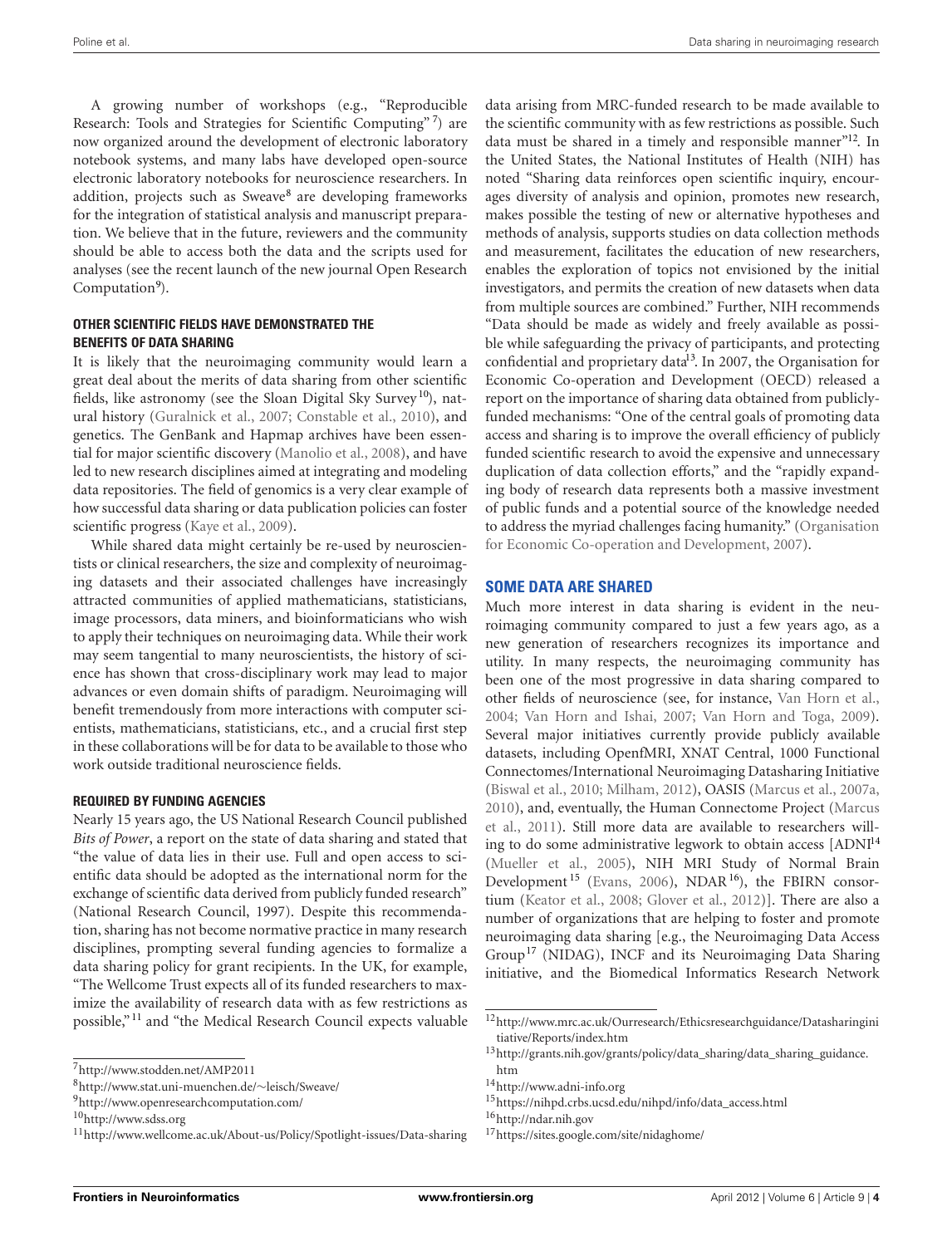[\(Helmer et al.](#page-12-22), [2011,](#page-12-22) BIRN<sup>18</sup>)]. The most prominent initiative with respect to EEG data sharing appears to be the Australian EEG Database, "a web-based de-identified searchable database of 18,500 EEG records recorded [*...*] over an 11-year period" [\(Hunter et al., 2005\)](#page-12-23). At the time of writing, there were no neuroimaging data among Amazon's public datasets<sup>19</sup>.

While few might argue with the benefits of data sharing with respect to scientific progress and the public good, the technical hurdles associated with data sharing are very real and many researchers struggle with the challenges of capturing, preparing, and releasing their data. Fortunately, a growing number of sophisticated tools that support neuroimaging data sharing have emerged during the last decade. The development of many was necessary for projects that included multiple data sites. Groups such as BIRN [\(Keator et al., 2008](#page-12-21); [Helmer et al., 2011](#page-12-22)) and the Alzheimer's Disease Neuroimaging Initiative (ADNI) have produced infrastructure or websites to help groups share data. For example, BIRN supplies open-source data-transfer infrastructure as well as tools to allow queries across multiple extant data sources. In addition, data management tools such as the eXtensible Neuroimaging Archive Toolkit (XNAT) [\(Marcus et al.](#page-12-24), [2007b\)](#page-12-24) and the Human Imaging Database [HID<sup>20</sup>; [\(Ozyurt et al.](#page-12-25), [2010](#page-12-25))] are freely available and work with current data movement infrastructure. Some projects better known for other purposes also have data repository components. For instance, LONI, well-known for its pipeline environment also hosts an Image Data Archive [IDA; [\(Dinov et al., 2010\)](#page-12-26)] to help with neuroimaging data handling (such as de-identification, anonymization, upload and download, curation, search, open and user-level sharing). The Neuroimaging Informatics Tools and Resources Clearinghouse<sup>21</sup> (NITRC), while not a data management tool *per se*, also hosts data, including the widely accessed 1000 Functional Connectomes/International Neuroimaging Datasharing Initiative<sup>[22](#page-5-0)</sup> (INDI). The amount of work and money put into these projects is considerable, and the technical advances of cross-platform software are opening the doors to some exciting new possibilities in various directions such as web-distributed file systems for sharing, cloud computing for pipelining, semantic web technologies for ontologies, etc.

Although some resources have emerged to help find shared neuroimaging data through federation or mediation (e.g., NIF, NITRC), most cognitive researchers cannot rely on existing shared data to pursue their projects or analyses. Federation systems typically involve multiple sources under a common schema; whereas mediation systems support variable schema, as long as the schema can be retrospectively unified or aligned. Both approaches ultimately require the concept of the overarching unifying schema or framework that, frankly, has yet to fully emerge from within the community. NIF allows researchers to query and identify sources of neuroscience data that go beyond neuroimaging data and in fact link multiple disciplines such as genetics,

animal studies, pharmacology, etc., which previously were difficult to search simultaneously. That said, the broad and powerful scope of NIF's query engine perhaps make it unreasonable to expect this initiative to solve the myriad of challenges related to aggregating and deploying neuroimaging data from the many resources that have registered with it.

To date, most re-used data generally derive from large projects, such as ADNI, that have been specifically financed to make data available, and have done so by streamlining the workflow for their specific acquisition and description needs. Such projects are generally very costly; the first ADNI grant was about \$60 million USD, and ADNI II is likely to be at least as expensive. Small laboratories or even individuals should be able to share their acquired data within more reasonable budgets. Despite the success of some neuroimaging data sharing initiatives, the community should turn to a more generalized and sustainable model in which small research groups could easily make their data available for reanalysis, in a distributed and lightweight manner. In the following section, we review why such data sharing is often difficult.

#### **WHY MOST DATA AREN'T SHARED THE CURRENT STATE**

A recent PubMed search found over 22,000 fMRI-related publications between the early 1990s and October 2011. A conservative estimate of the data this represents amounts to 12,000 datasets with 12 subjects each and hour-long scans per subject, at a cost of about \$300 USD/hour. This corresponds to 144,000 scan hours (around 144 TB of raw data and up to 1.5 petabytes of processed data) at a cost of about \$43 million USD. However, the proportion of such data currently available in public repositories (e.g., the fMRI Data Center, 1000 Functional Connectomes, Open fMRI, OASIS, ADNI, FBIRN) is less than a few percent. Even when available publicly, the authorization required to access the data may hinder their re-distribution and use.

#### <span id="page-5-0"></span>**WHY ISN'T MORE HAPPENING?**

There are many reasons why more data aren't being shared and they can be divided roughly into three categories: motivation (*why should I share my data? why would I use someone else*'*s data?*), ethical and legal issues (*do I have the right to share? do I have the right to download shared data?*), and technical issues *(what should I share? how do I do it?)*. These questions may get answered differently depending on *which* data are being shared, *when*, *with whom* and for *how long*. While the lack of lightweight tools and simple procedures is an obvious barrier, it is likely not the largest. The greatest challenge may be the reconciliation of the individual researcher's desire for recognition of their work to obtain further funding and academic advancement with the larger community's expectation of greater data sharing to accelerate scientific and medical discoveries, when these scientific discoveries may indeed be made by someone other than the data collector.

#### **INDIVIDUAL MOTIVATION TO SHARE DATA**

An individual's motivation (or lack thereof) to share data is a fundamental barrier. Once this is resolved, the scientific community is likely to find solutions to even the most challenging technical problems. The acquisition of imaging data is costly in

<sup>18</sup>http://www.birncommunity.org

<sup>19</sup>http://aws.amazon.com/publicdatasets

<sup>20</sup>http://www.nitrc.org/projects/hid

<sup>21</sup>http://www.nitrc.org

<sup>22</sup>http://fcon\_1000.projects.nitrc.org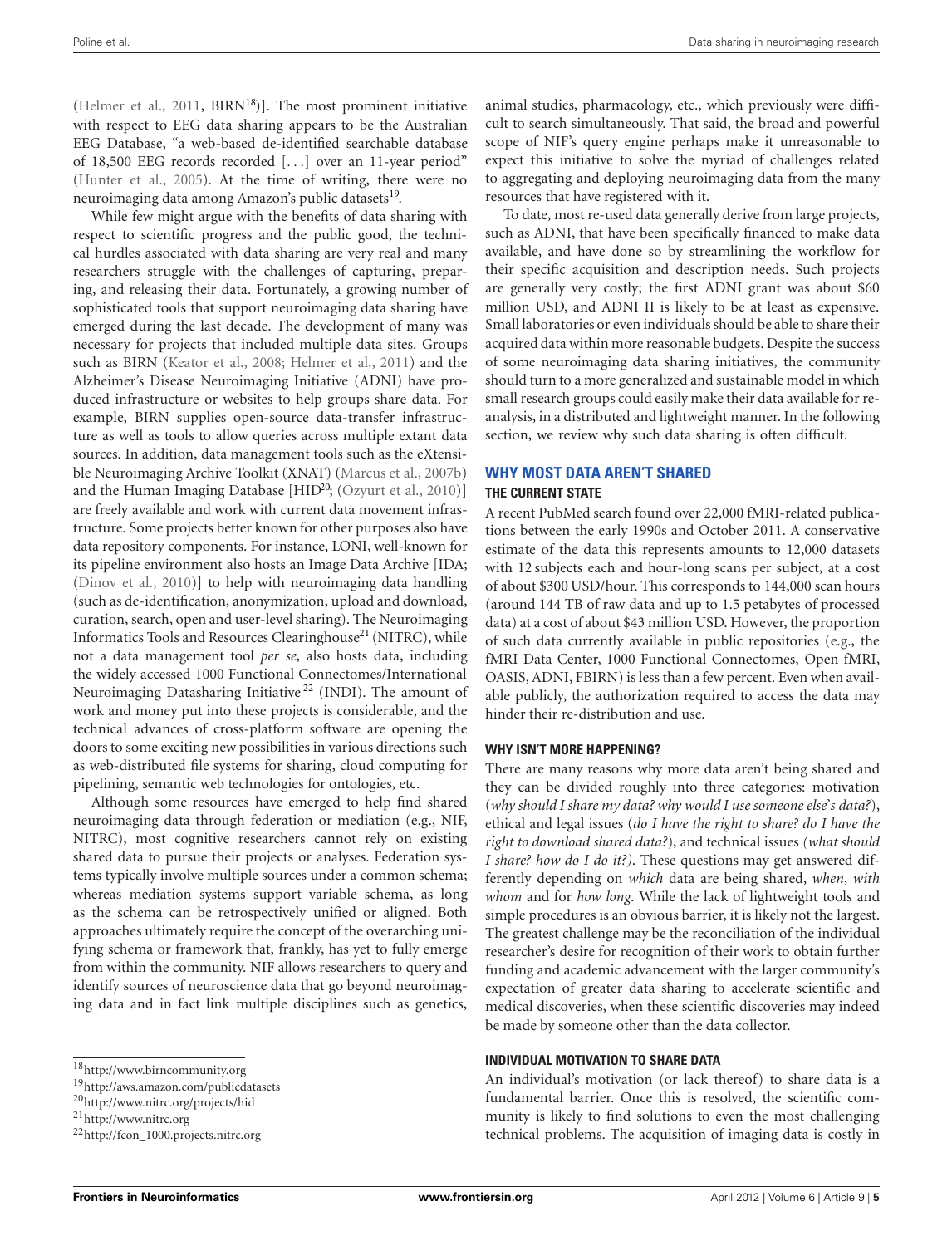both money and time, and requires training and expertise. It must be noted that the process of sharing data and then maintaining the infrastructure are costly, and in most cases, budgeted for only the duration of the grant. In a competitive environment where funding is scarce, there must be motivation to release hard-earned data. When sharing occurs soon after acquisition, many researchers fear being "scooped" by a peer, or if data are released with a publication, there is a greater risk that someone will challenge the findings or interpretations by carrying out their own data analyses. Finally, some researchers may be concerned that their research methods are not of the highest quality and that they might be viewed as incompetent if their data were exposed. Releasing data early, by definition, results in less time for a researcher to review the technical quality of their data collection and/or analytic methods and thus is a further impediment.

#### **ETHICAL AND LEGAL ISSUES**

Even when there is the individual will and means to share data, legal, or ethical constraints may prevent researchers from doing so. As described by Kaye [\(Kaye et al.](#page-12-14), [2009\)](#page-12-14), data are usually acquired in the context of a specific study created to address a specific research question. Research studies involve a degree of trust between subjects and researchers, the former giving their consent because they feel that the research question is worthy of their involvement and they trust that the latter will protect their privacy. Kaye noted that the obligation to share data because of funding stipulations "may be perceived as an imposition on the relationships that have been built up between researchers and participants." While sharing of human genetic data may be more controversial than that of standard magnetic resonance images, it may not be long before sulcal and gyral "fingerprints" or functional activation patterns are sensitive enough to permit individual identification. However, technical solutions to these types of privacy concerns exist (e.g., data enclaves in which only aggregated, rather than individual, subject data are shared), and these techniques will certainly evolve and improve.

Different countries have various regulations and ethical procedures regarding the protection of human subject data. Generally, subjects have the right to withdraw their data from a study at any time, with the provision that it may not be possible to remove data that has already been shared. Informed consent documents must usually describe how data obtained from subjects will be used, and it is easier to get approval from Institutional/Ethical Review Boards (IRB/ERB) with specific research questions. Many informed consent documents do not mention the possibility of broad data sharing, thereby posing a major barrier, as it is uncommon for IRBs to grant the researcher the right to publicly distribute the data if written consent for such release wasn't requested in the original submission. In such cases, researchers wishing to share retrospective data might be permitted to do so if they were able to obtain new written informed consent for data sharing, a daunting task which for many research labs would be time-consuming and often fruitless. Further, some IRB/ERBs simply have not been willing to approve protocols that request open data sharing (Al Grudzsinksas, personal communication). As many researchers cite the amount of time that they already spend in completing IRB/ERB paperwork and related

administrative tasks as a major burden [\(Kehagia et al.](#page-12-27), [2011](#page-12-27)), efforts to compel IRBs to be more receptive to broad data sharing should ideally take place at an institutional level.

#### **TECHNICAL ISSUES**

<span id="page-6-0"></span>One might think that after many years of work, large and wellfunded projects would have emerged with something close to a definitive answer to the technical issues associated with data sharing (BIRN, for instance, was established in 2001). Indeed, data aggregation tools to meet the requirements for large, collaborative studies, like the Human Connectome Project<sup>23</sup>, are generally available, but these are tailored to the specific project and not always easy to adapt (for instance, there is no easy way of including genome data in an XNAT database). Moreover, straightforward solutions for small- or medium-sized studies (i.e., up to a few hundred scans) like those routinely performed in cognitive neuroscience and imaging centers are still lacking widespread utilization. If one wants to share a study of 20 subjects and link the imaging data with behavioral and demographic data, the simplest solution would likely be to copy and ship the data, or make the files available on an ftp site. But this strategy will not scale with time, with the size or number of the studies, or with more than a few collaborators, nor does it readily allow for "dynamic" sharing of data.

The sharing of data raises questions about which data should (or need) be shared, and whether ethical or legal regulations permit it. With either raw or processed data, choosing the descriptive level of detail to accompany the data varies, and questions of data organization and format arise. Somewhat intertwined with the format issue is the anonymization or de-identification required before sharing can be done, and possibly the choice of a license. Then, one needs to pick a technology to make the data accessible (e.g., ftp/sftp, http/https, choice of infrastructure). This step requires technical expertise that is not always available to all laboratories. In particular, if a server is set up to expose data, the security of this server has to be appropriately handled, putting demands on IT infrastructure and/or requiring strong individual expertise. Technical solutions will also depend on the duration for which data will be hosted, and what kind of service can be provided (such as search the data with metadata, etc.). If a public resource, either commercial or non-commercial, is chosen, one needs to know how data can be pushed toward this repository.

Further, while EDC shows promise for easing metadata collection and storage, EDC solves issues of manual metadata curation at the cost of additional technical issues. For clinical and behavioral data, metadata must be captured by a system that is as easy to use as a notebook and pencil, and then stored together with the data in an appropriate format. For imaging data, few systems use the NIfTI-1 extension field (which would obviate the metadata format issue), so metadata is often stored separately from the image data and is easily lost; DICOM data, on the other hand, provides a well-defined format and space for electronic metadata management, but extensibility is a challenge. XCEDE and CDISC can handle metadata and embed base-64 encoded binary data to

<sup>23</sup>http://www.humanconnectomeproject.org/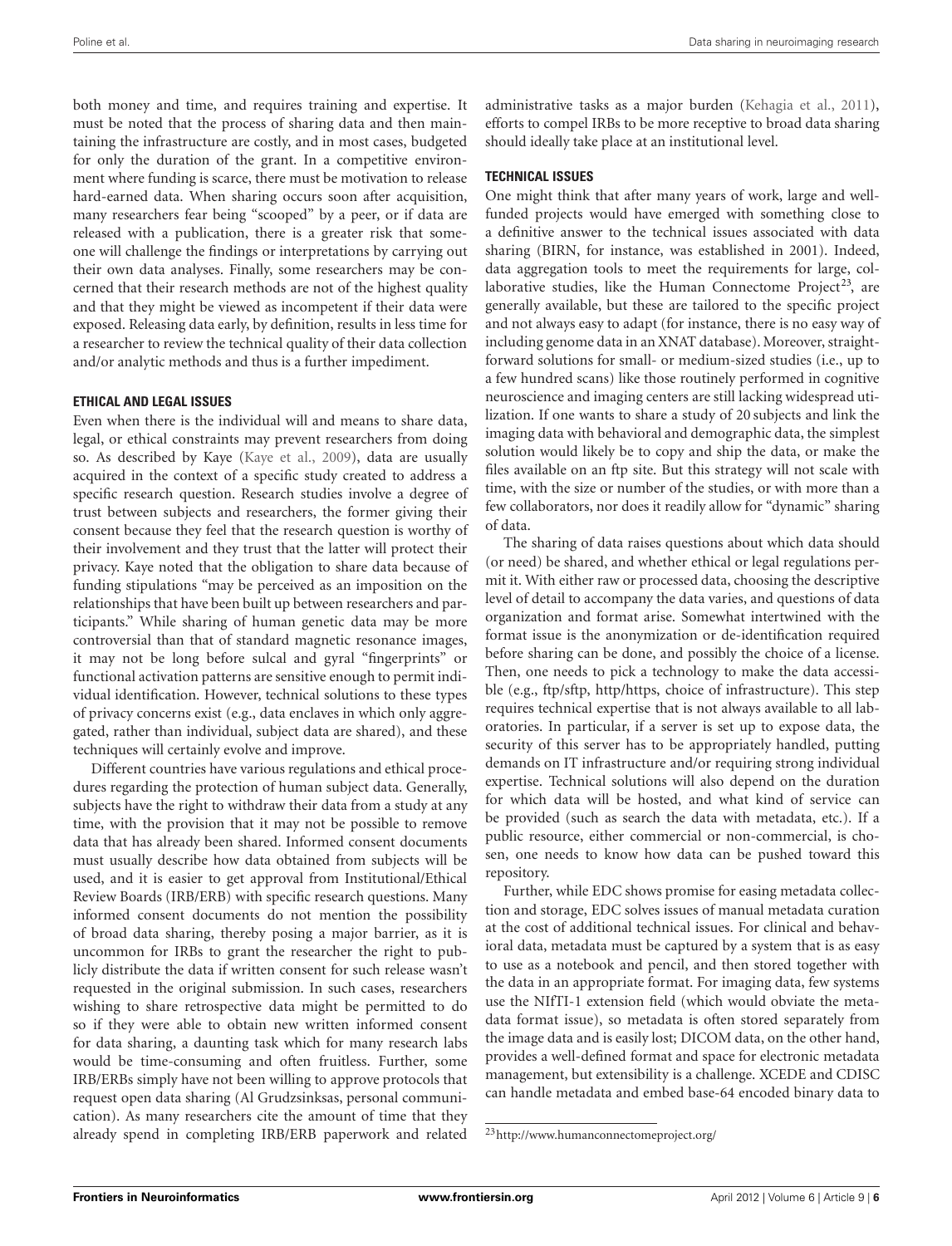combine metadata with images, as well as the MINC format, but none of these solutions has yet been widely adopted.

Most current neuroimaging database systems depend on their technical storage and sharing infrastructure for metadata management and, to some extent, capture. However, capture of metadata is not yet generalized outside of these large systems.

#### **LACK OF LOCAL ORGANIZATION AND STANDARD DESCRIPTIONS, WITHIN AND OUTSIDE THE LABORATORY**

In many laboratories, data are not always well-organized locally, which makes it more difficult to describe and share data. In addition, there are no widely-adopted standards for describing data in terms of both the lexicon used and the definition of and relationship between the terms, or ontology (but see the work on the XML-Based Clinical Experiment Data Exchange Schema, or XCEDE 2.0) [\(Gadde et al.](#page-12-28), [2011](#page-12-28)). Each researcher who wishes to share data may propose his or her own organization and description; however, even to simply organize and document the data sufficiently so that they would be easily usable requires time and funding. An even more ambitious goal is to link and retrieve data from several sources. This would require a mapping of the terms used in each source, ideally along with a standard and widely-used lexicon and ontology (e.g., for anatomy, tasks, stimuli) or to use databases that share a common schema and natively provide for multi-site query/download such as the HID database.

Pioneering work in this area is available through the Neuroscience Information Framework (NIF) web portal<sup>24</sup> and via Neurolex<sup>25</sup>, as well as in recent work augmenting RadLex<sup>[26](#page-7-0)</sup> to annotate neuroimaging data with ontological principles derived from the Foundational Model of Anatomy [\(Mejino et al.](#page-12-29), [2010;](#page-12-29) [Turner et al.](#page-13-9), [2010](#page-13-9)), and which should be incorporated into neuroimaging research. Significant progress has also been made to formalize some aspects such as cognitive paradigms, e.g., CogPo [\(Turner and Laird, 2011](#page-13-10)). At the moment, mediation among different neuroimaging databases, such as an effort involving XNAT Central and FBIRN's HID federation [\(Keator et al., 2008;](#page-12-21) [Ozyurt et al.](#page-12-25), [2010](#page-12-25)), requires significant programming and *ad hoc* mapping between the instances [\(Ashish et al.](#page-11-2), [2010](#page-11-2)). Both the NeuroLex and RadLex sites depend on continuous editing and updating by experts, as the task of curating this information is simply too great for any one lab or group. Realization of a standard description (data models, ontologies) would be a great step forward and could improve tools for searching relevant data across the entire web, but would require annotation of existing electronic data and metadata with the associated terms.

#### **HOW TO REDUCE BARRIERS TO DATA SHARING? THE PUSH FOR A MORE OPEN DATA MODEL**

A number of recent examples point to a general trend to make information, particularly governmental or administrative data open to the public, within the limits of privacy protections. Last year, *The Economist* reported that "Barack Obama issued a presidential memorandum ordering the heads of federal agencies to make available as much information as possible [*...*]", and that "Providing access to data creates a culture of accountabil-ity" [\("The Open Society," 2010\)](#page-13-11). The US government<sup>[27](#page-7-0)</sup> and New York City<sup>[28](#page-7-0)</sup> websites release a great amount of information and data to the public. Public transportation systems make their data available and private developers use this data to produce transittracking applications; the European Union also funds research on this theme (see "The Open Data Open Society Report"<sup>29</sup>). Closer to the concerns of the neuroimaging community, the British parliament released a report on the importance "of reviewing the underlying data behind research and how those data should be managed"[30.](#page-7-0) Individual researchers' choices as well as institutionwide policies will be influenced by this societal trend for more open data. The current very fast expansion in social networking sites is a good reflection of how quickly people can adopt new habits, and how the society evolves with these profound technological mutations.

#### **FUNDING AGENCIES AND JOURNALS**

It has become clear that cost reduction and maximizing the impact of funding in the community will also shape tool development for sharing data, as exemplified by recent requirements from major funding agencies (NIH, Wellcome Trust, UK Medical Research Council), and more generally their shift in commitment to initiatives that help the community rather than lab-specific projects. As early as 2003, the "Final NIH Statement on Sharing Research Data"<sup>[31](#page-7-0)</sup> stated that the "NIH expects and supports the timely release and sharing of final research data from NIHsupported studies for use by other researchers," and NIH grants above a certain funding level are also required to "to include a plan for data sharing" in their proposals.

<span id="page-7-0"></span>Journals will play a key role in the process requiring that data are made available for reviewers or to the article readers. *The Journal of Cognitive Neuroscience* was a pioneer in this context. This initiative established a neuroimaging data repository (fMRI Data Center, or fMRIDC) that was an unprecedented success in the field, with many works published based on re-analyzed data obtained from the repository. Its success was, however, limited by the lack of standardized formats, paradigm descriptions, and analyses, as well as the limited availability of tools to query and download well-formatted data. The idea that data should be accessible remains in several high-ranked journals, with more and more supplementary material made available for reviewers and for the community [however, see *The Journal of Neuroscience*'s recent decision to not accept supplementary material [\(Maunsell,](#page-12-30) [2010\)](#page-12-30)]. In the future, it may be that both data and computational tools will be made available in some new form of data warehouse to help track data provenance (e.g., see the Provenance

<sup>24</sup>http://www.neuinfo.org

<sup>25</sup>http://www.neurolex.org

<sup>26</sup>http://radlex.org

<sup>27</sup>http://www.data.gov

<sup>28</sup>http://www.nyc.gov

<sup>29</sup>http://stop.zona-m.net/2011/01/the-open-data-open-society-report-2/

 $^{30}\rm{http://www.publications.parliament.uk/pa/cm201012/cmselect/cmsecth/}$ 856/85607.htm

 $^{31}\rm{http://grants.nih.gov/grants/guide/notice-files/NOT-OD-03-032.html}$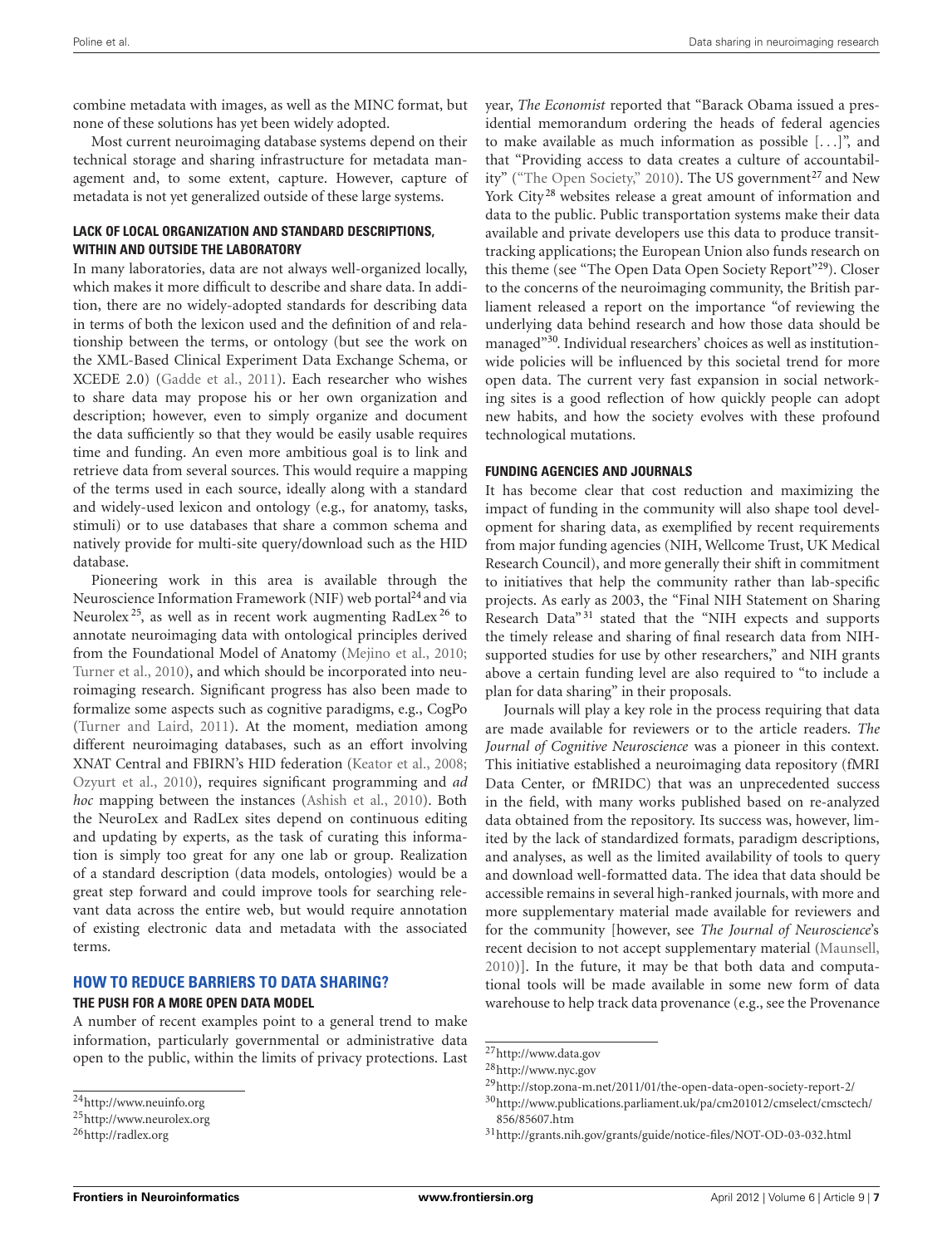Interchange Working Group Charter<sup>32</sup>) and enable reproducibility, not withstanding the associated technical difficulties and costs. *Proceedings of the National Academy of Sciences*, for instance, now require that data are made available to manuscript reviewers. This again points to the need for software tools able to capture and release data at different stages of their acquisition and analysis.

#### **INCREASED CITATIONS AND VISIBILITY BY RELEASING DATA**

Researchers can receive more citations if their data are re-used. Rather than counting the number of publications, *h*-indices are increasingly used as a metric of output [\(Ball, 2007\)](#page-11-3). There are now several successful examples of this re-use, such as ADNI. ADNI has yielded many publications since its launch. One specific requirement of ADNI's use agreement is that the ADNI consortium be listed on every related publication's author list. This is a very powerful means for gaining visibility and ADNI has benefited from this—its funding was renewed with ADNI2 but this policy may not meet the standards of authorship of scientific publication [\(Rohlfing and Poline, 2011](#page-13-12)), and generally the ADNI requirements are seen as too demanding by the community<sup>33</sup>.

It has become apparent that papers on data would be a great way to credit researchers who share data. By being cited in the same way that a piece of software or a method is cited, data acquirers could get recognition within the current academic evaluation methods for individuals (e.g., number of citations with *h* factor). Additionally, the peer review process will help to ensure the quality of the data and accompanying metadata. This, however, requires that journals will accept "data papers" and develop principles for how such papers should be structured and reviewed. It is also necessary that authors and journal editors consider data acquisition and sharing as an important aspect of research, on par with software or methods development. Recently, both *Neuroinformatics* [\(Kennedy et al.](#page-12-31), [2011](#page-12-31)) and *BioMedCentral* [\(Hrynaszkiewicz](#page-12-32), [2010](#page-12-32)) have announced their intention to pub-lish such articles. Datacite<sup>[34](#page-8-0)</sup> gathers institutions from around the world and provides them with resources to address the "why" and "how" of data citation. By working with these organizations and participating in data publishing, the neuroimaging community can help ensure appropriate credit is given for shared data.

#### **PROVIDE GUIDELINES TO HELP RESEARCHERS WITH THE ETHICAL AND LEGAL ASPECTS OF DATA SHARING**

There is a need for localized (specific to country or founding body) guidelines on how to prepare ethics applications and anonymize data in order to share them freely, or as freely as possible. It is recommended that research protocols and informed consent documents submitted to ERB/IRBs consider possible

34http://datacite.org

further re-use of the data: include provision in consent forms that while subject's data will certainly be used to study the specific research question outlined in the form, limited data may also be shared (anonymously) with other researchers, for different purposes; and that subjects shouldn't participate if they are uncomfortable with such sharing. A recent survey of the UK general public found that while by far the majority of respondents would be willing to take part in neuroimaging studies for the purpose of scientific or medical research, only a small number would be willing to undergo scans for other purposes, like advertising research or insurance coverage [\(Wardlaw et al., 2011](#page-13-13)).

Illes and colleagues [\(Illes et al.](#page-12-33), [2010](#page-12-33)) have noted that many researchers feel distrust and confusion when dealing with IRBs despite their "original mission *...* to ensure the ethical conduct of neuro-research, may be acting as a barrier to science due to time delays, lack of expertise in protocol evaluation by these boards and inconsistent guidelines on the preparation of participant-intended documentation" [\(Kehagia et al., 2011\)](#page-12-27). In such cases, a few individual researchers cannot single-handedly reform the approach used by their local ERB/IRB; funding agencies, institutions, and the broader scientific community need to work together on providing better information and even outreach materials. Kehalia and colleagues noted that researchers would welcome "the development and dissemination of best practices and standardized ethics review for minimally invasive neuroimaging protocols." INCF plans to gather and make available such material.

The condition under which data may be licensed varies across countries and [often depends how the data were acquired \(](#page-13-14)Uhlir and Schröder, [2007\)](#page-13-14). Creative Commons has done outstanding work in promoting licenses that are compatible with the broader open data movement, and which affect in no way a subject's privacy rights; some examples include all Public Library of Science (PLoS) content is published under a Creative Commons Attribution license, and the MNI's widely-used brain template ICBM-152 is compatible with this license. Note that Creative Commons itself has only one data-oriented license, CCZero, which is a dedication to the public domain, while the other licenses are intended for artistic work. For further reading on open data licensing, see Open Definition [35](#page-8-0) and Open Data Commons [36,](#page-8-0) as well as Stodden [\(Stodden, 2009](#page-13-15)) for a review of copyright and licensing issues in a scientific context.

<span id="page-8-0"></span>There is also an important interaction between the technical and ethical aspects of data sharing—what constitutes a data set that is safe to share? The degree of anonymization necessary (removing all metadata? just the name and date of birth of the subject? defacing volumetric scans?) might vary within country, region, and institution. The same concern applies to the way subjects will be informed about how their data might be used in the future. Providing clear guidelines and ready to use document templates will encourage and maximize data sharing. These guidelines and documents could be tagged with respect to their data sharing characteristics ("very open" to "very restricted").

<sup>32</sup>http://www.w3.org/2011/01/prov-wg-charter

 $33$ The ADNI policy is to be in the author line even if ADNI data were used along many other datasets. ADNI asks for a large section of the methods to be dedicated to their data, in which you also have to state who is the PI of the ADNI consortium. ADNI also asks text in the acknowledgment section, in addition to any appropriate citations.

<sup>35</sup>http://opendefinition.org/guide/data/

<sup>36</sup>http://opendatacommons.org/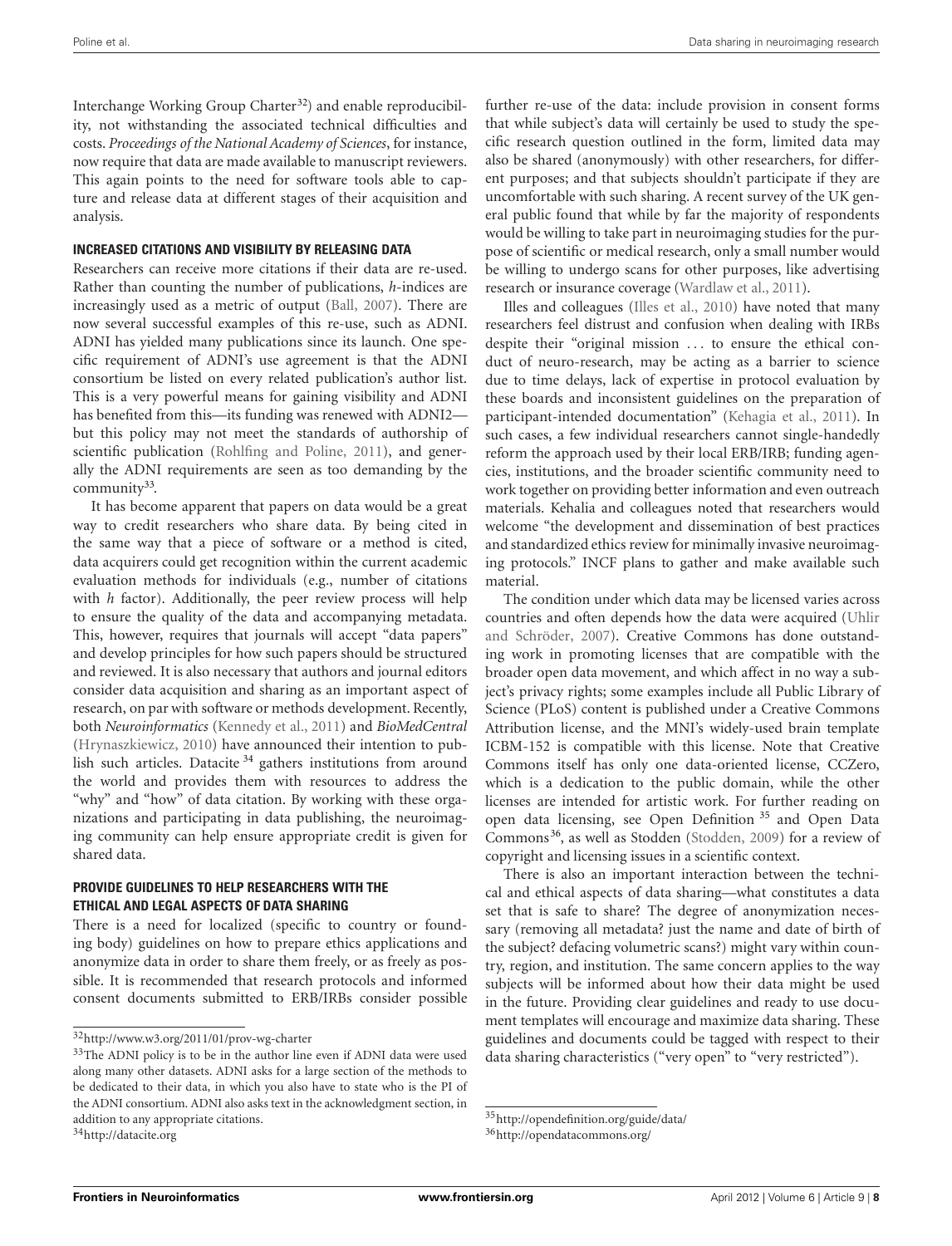#### **THE NEED TO SHARE THE TOOLS: THE NEURODEBIAN APPROACH**

Even after the legal and technical problems of data capture and sharing are resolved, there are further obstacles to address to make collaborative data analysis efficient. Typically, analysis pipelines for neuroimaging studies vary significantly across labs. They use different data formats, prefer different pre-processing schemes, require different analysis toolkits and favor different visualization techniques. Efficient collaboration in, for example, a multi-center study requires a software platform that can cope with this heterogeneity, allows for uniform deployment of all necessary research tools, and nevertheless remains easy to maintain. However, compatibility differences across software vendors and tedious installation and upgrade procedures often hinder efficiency.

Turning data sharing into efficient collaboration requires sharing of tools [\(Ince et al., 2012](#page-12-34)). Ideally, neuroimaging research would be based on a computing platform that can easily be shared as a whole. On one hand this would significantly lower the barrier to explore new tools and to re-use existing analysis workflows developed by other groups. On the other hand it would make sharing of software easier for the respective developers, as consolidation on a standard platform reduces demand [for maintenance and support. Today, the NeuroDebian project](#page-9-0)<sup>37</sup> is the most comprehensive effort aimed at creating a common computing platform for neuroimaging research and providing all necessary software from data capture to analysis. NeuroDebian's strategy is to integrate all relevant software into the Debian GNU/Linux operating system which offers some unique advantages in the context of neuroimaging research: it runs virtually on any hardware platform (including mobile devices), it offers the most comprehensive archive of readily usable and integrated software, it is developed as a collaborative effort by experts of their respective fields, and is free to be used, modified, and re-distributed for any purpose. Integration into Debian allows for deploying any software through a uniform and convenient interface, promotes software interoperability by a proven policy, and facilitates software maintenance via (automated) quality assurance efforts covering all integrated software. By means of hardware virtualization the advantages of this platform also benefit many users of commercial systems, such as Windows and Mac OS X [\(Hanke and Halchenko](#page-12-35), [2011\)](#page-12-35). For example, a NeuroDebian virtual appliance with a pre-configured XNAT neuroimaging data management platform<sup>[38](#page-9-0)</sup> allows users on any system to start using XNAT within minutes.

### **THE ROLE OF INTERNATIONAL COORDINATION**

The INCF<sup>[39](#page-9-0)</sup> was established through the Global Science Forum of the OECD to develop an international neuroinformatics infrastructure, which promotes the sharing of data and computing resources to the international research community. A larger objective of the INCF is to help develop scalable, portable, and extensible applications that can be used by neuroscience laboratories worldwide. The INCF Task Force on Neuroimaging

<span id="page-9-0"></span>Datasharing (part of a broader scientific program on data sharing in neuroscience research [40\)](#page-9-0) has recently formed to address challenges in databasing and metadata that hinder effective data sharing in the neuroimaging community, and to develop standards for archiving, storing, sharing, and re-using neuroimaging data. The initial focus of this group is MRI data. Representatives from several major efforts around the world are involved.

While the neuroimaging community acknowledges the need for standards in data exchange, the definition of those standards and their acceptance and use is a difficult task involving social engineering and the coordinated efforts of many. What details are necessary to share these data and results, to reproduce the results, and to use the data for other investigations? Through feedback from the neuroimaging community via workshops and informal discussion groups, the Task Force found that while there is enthusiasm for data sharing, the average neuroimaging researcher, particularly in a small lab setting, often experiences several technical barriers that impede effective data sharing. This finding has been noted in other surveys of barriers to biomedical data sharing [\(Anderson et al., 2007](#page-11-4)). While certain large research groups have made great strides in establishing federated databases and metadata schemas, these solutions often still involve in-house scripts and specialized software tools, tailored to the particular workflow of a specific lab. As noted previously, a lack of standards, recommendations, and interoperable and easy-to-use tools hinder the degree to which data sharing could be adopted more generally. In an attempt to improve the tools broadly available to the community, the Task Force identified four specific projects to be carried out during 2011 and 2012:

- 1. Creation of a "One-Click Share Tool" to allow researchers to upload MRI data (in DICOM or NIFTI format) to an XNAT database hosted at INCF. Once the data is on the central server, a quality control (QC) check is launched and the report is sent to the researcher. The raw data, metadata, and QC data are stored in the database. The QC will be initially derived from FBIRN recommendations [\(Glover et al.](#page-12-4), [2012\)](#page-12-4) and generalized to other methods. "One-click" may only be the idealized operation of the system, but the term does express the principle that the system should be trivial to use: metadata is captured from the uploaded data itself to the extent possible, and the researcher is prompted for missing information. The system encourages best practices of EDC from data acquisition, but fills in the gaps with its own EDC and management.
- 2. Establishment of a neuroimaging data description schema and common API to facilitate communication among databases. A number of efforts have already made progress toward that goal, of [which XCEDE is probably the most well-known \(](#page-12-28)Gadde et al., [2011](#page-12-28)). This standard description would be used to mediate between databases with different data models, or as a recommendation to expose a minimal set of metadata elements and a common vocabulary. Eventually, this will be

<sup>37</sup>http://neuro.debian.net

<sup>38</sup>http://neuro.debian.net/derivatives.html#xnat

<sup>39</sup>http://www.incf.org

<sup>40</sup>http://datasharing.incf.org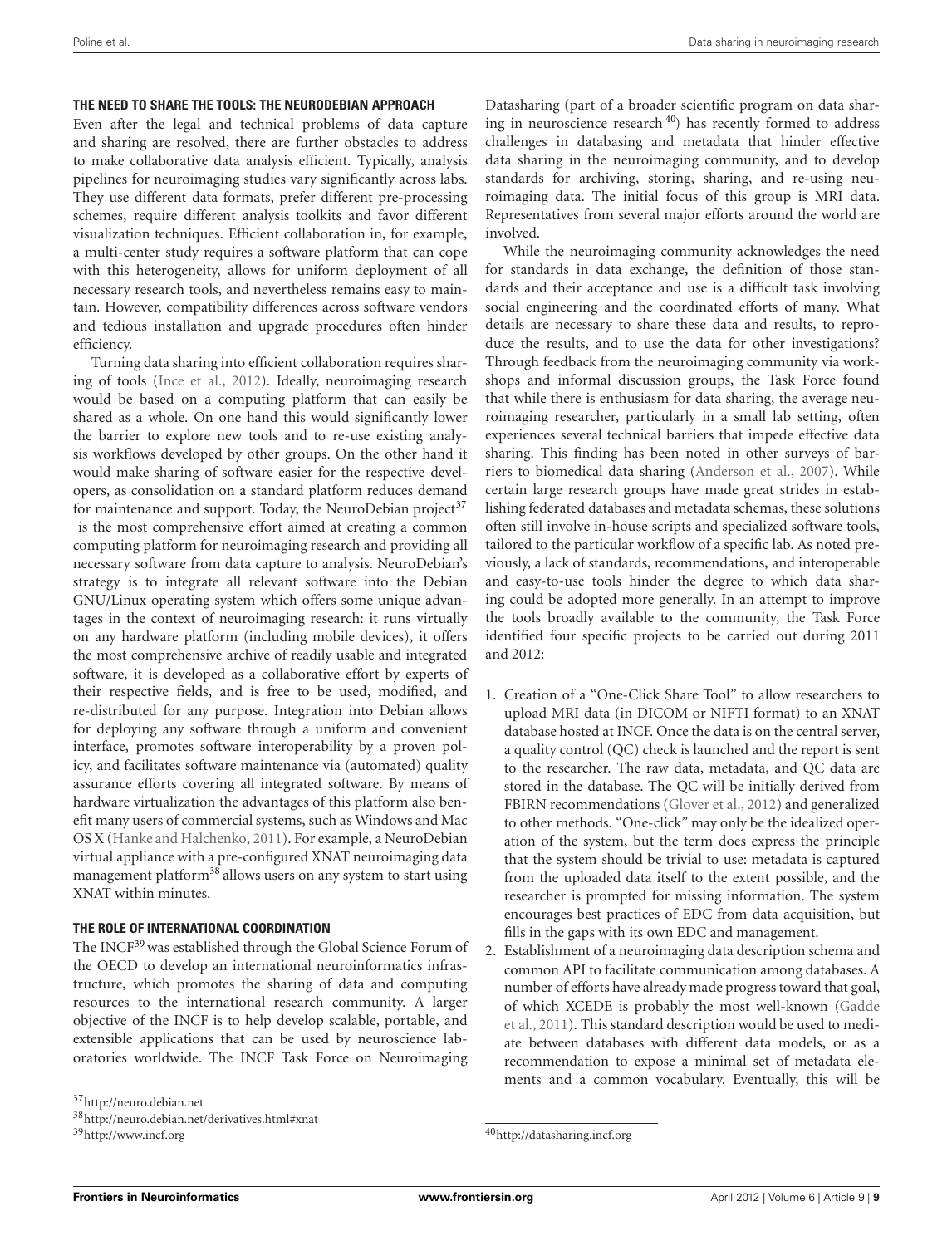linked to a set of ontologies to allow for semantic searches and reasoning.

- 3. Introduction of a mechanism to capture related data under a single container. For example, diffusion data requires additional information in the form of diffusion gradient vectors and b-values. Most DICOM conversion utilities will write these out as two separate files. We will attempt to use the Connectome File Format (CFF) Container to store this data [\(Gerhard et al.](#page-12-36), [2011](#page-12-36)). This solution could be applied to other cases such as multi-echo data acquired from a single acquisition that are not handled natively by any major data format (e.g., FreeSurfer's .mgz format captures such information).
- 4. Automatic storage of the metadata and results of processing streams to a database. Using the QC workflows as a starting point, ensure that output of these workflows can be pushed to, initially, an XNAT database. We will augment the processing to use the common application programming interface (API), extended XCEDE schema, and CFF container technology to capture processed data and metadata, in particular provenance. The first trials could be performed with Nipype [\(Gorgolewski et al.](#page-12-37), [2011](#page-12-37)) and PyXNAT (Schwartz et al., submitted). Recently, some first steps have been done to implement the provenance "PROV" data model developed through the World Wide Web Consortium (W3C) into neuroimaging software, to include the provenance information within the XCEDE schema and to create a vocabulary for neuroimaging that can be used to annotate data. This will allow direct and automatic capture of the standardized provenance information that could then be used to maintain appropriate metadata for processed images and in data queries. The generation of machine readable annotations of the metadata (e.g., data, and increase the effectiveness of search engines such as NIF in their ability to aggregate data from disparate sources.

### **THE POTENTIAL BENEFITS OF NEUROIMAGING DATA SHARING**

If data sharing in neuroimaging were to become widespread, novel and large-scale neuroimaging projects would become possible, for example:

• Meta-analysis at a large-scale using actual data. Meta-analyses can provide greater support for scientific results by aggregating findings from a number of publications that addressed the same scientific question, and a large number of such studies have been conducted in the neuroimaging literature (see, among many, [Wager et al.](#page-13-16), [2003;](#page-13-16) [Laird et al.](#page-12-38), [2005;](#page-12-38) [Owen et al.](#page-12-39), [2005\)](#page-12-39). However, none rely on the actual data to establish the results: they use (*x*, *y*,*z*) coordinates, various choices of filtering and preprocessing, and thresholding procedures. A much more reliable and accurate methodology would be to co-analyze the data without thresholding, and homogenize other parameters. This is especially important if the meta-analyses are to define which brain regions are involved in a set of experimental conditions, or for EEG/MEG, which set of evoked potentials are related to these conditions.

- Generalized construction of anatomical and functional atlases. Current MRI analysis procedures use digital brain atlases that are not always appropriate for the particular study. The most commonly used brain templates are distributed with analysis packages such as SPM and FSL, and may not be suitable for a specific clinical population or age group or even certain scanner characteristics. Therefore, researchers often create a new template from the images acquired in their study, normalize the subjects' brain images to this new template, and find the spatial transformation from the constructed template to a more common template, e.g., the MNI-305 T1. This method is far from optimal as the transformation may be poor, and generates one template per study, or even several templates per study. If a large proportion of acquired neuroimaging data were retrievable via the internet, it would be easy to construct a series of brain templates specifically adapted for age, scanner, pathology, gender, etc. Tools to construct specific templates that have spatial warping to the most widely adopted templates suitable for a specific study cohort could also be derived and tested.
- Defining standard brain variations in various populations. In the first instance, characterizing healthy population brain variability is crucial for both basic and clinical research. If a large enough amount of data were available, a number of projects aimed at measuring various brain traits (e.g., amount of cortical matter in a region, thickness of white matter tracts, timing of ERP) for demographic or behavioral characteristics could soon emerge. Comprehensive databases with a large amount of brain feature measurements could be constructed from cohorts acquired on different scanners and populations, thereby avoiding bias associated with acquisition parameters. These resources will soon be incremented with new interesting features and new populations, to become a large distributed neuroscience resource linked to initiatives such as the Neuroscience Information Framework.

### **CONCLUSIONS**

It is currently difficult to imagine the full benefit of widespread data sharing. What if, in the future, a researcher interested in development of connectivity in the adolescent brain could launch a search that resembled something like: "get: brain\_images = MRI diffusion weighted, where: subject group type  $=$  normal, age *>*12, age *<*15, behavioral\_assessment = WISC" to find repositories over the world with diffusion weighted images for adolescents having Wisconsin Test data?

The use cases that we describe require that demographic, behavioral, or clinical data are released with neuroimaging data in a standard format and with sufficient documentation. This condition is likely to be only partly fulfilled in most cases, but we hope that the standard practice for data sharing will evolve toward a more automatic and more complete release of all associated data. We believe that the future of neuroimaging research will depend on the integration of many types of data (e.g., multimodal imaging, imaging genetics, etc.) and the aggregation of previously acquired datasets and results from many sites.

What if in the future, all data analysis tools were able to send annotated and organized results directly to a distributed database,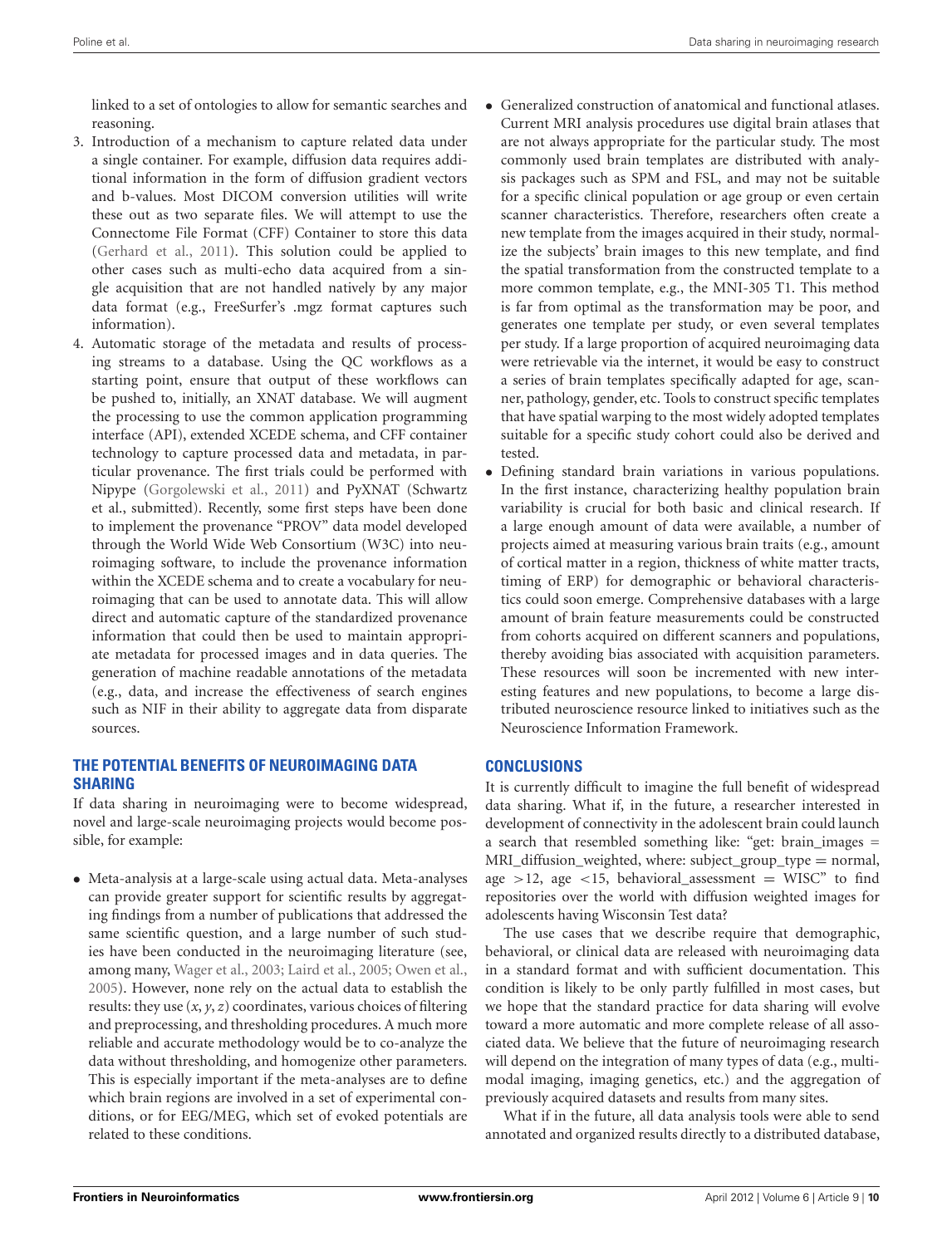such as that provided by iRODS<sup>41</sup> or Chelonia<sup>42</sup>, or use peer-topeer distribution (e.g., see Digicode ITS<sup>43</sup> for a distributed PACS system), so that contrasts or t-statistic maps could be accessible and easily retrieved with almost no effort by any researcher? This could be linked to a new kind of publication system based on electronic repositories that would connect raw data and their computational analyses to the interpretation of results.

Neuroimaging may then enter an age where research could lean toward knowledge management rather than data management, and the construction of electronic systems that will accumulate results and information over which some reasoning can be done, eventually helping the construction of predictive models useful in neurology, psychiatry, or cognitive neuroscience. As the overarching goal of scientific endeavor is to determine predictive models for the system under study, improvements to existing models are expected as new data are collected. Data availability is necessary for the construction of models based on large numbers of observations, as well as for the improvements or refutations of these models.

For the reasons described above, the neuroimaging community should work to generalize data sharing as well as the capture of associated metadata. This requires software tools to automatically capture, tag, and relate data with metadata. These tools, in turn, will rely on a consistent and standard metadata vocabulary, data model, and ontology. The lack of consistent metadata standards makes it difficult to curate data across research labs and for neuroimaging software to capture metadata and provenance in a systematic manner. Even when the vocabulary exists, there is a lack of digital tools to seamlessly capture and tag these metadata.

At the acquisition level, the DICOM standard allows some formalization of elements stored in the header, but several parameters relevant to brain imaging data are actually stored in

41http://www.irods.org

#### **REFERENCES**

- <span id="page-11-4"></span>Anderson, N. R., Lee, E. S., Brockenbrough, J. S., Minie, M. E., Fuller, S., Brinkley, J., and Tarczy-Hornoch, P. (2007). Issues in biomedical research data management and analysis: needs and barriers. *J. Am. Med. Inform. Assoc.* 14, 478–488.
- <span id="page-11-2"></span>Ashish, N., Ambite, J.-L., Muslea, M., and Turner, J. A. (2010).<br>Neuroscience data integra-Neuroscience data integration through mediation: an (F)BIRN case study. *Front. Neuroinform.* 4:118. doi: 10.3389/ fninf.2010.00118
- <span id="page-11-3"></span>Ball, P. (2007). Achievement index climbs the ranks. *Nature* 448, 737.
- <span id="page-11-5"></span>Bellec, P., Courchesne, S. L., Dickinson, P., Lerch, J., Zijdenbos, A., and Evans, A. C. (2012). The pipeline system for Octave and Matlab (PSOM): a lightweight

scripting framework and execution engine for scientific workflows. *Front. Neuroinform*. 6, doi: 10.3389/fninf.2012.00007

<span id="page-11-0"></span>Birney, E., Hudson, T. J., Green, E. D., Gunter, C., Eddy, S., Rogers, J., Harris, J. R., Ehrlich, S. D., Apweiler, R., Austin, C. P., Berglund, L., Bobrow, M., Bountra, C., Brookes, A. J., Cambon-Thomsen, A., Carter, N. P., Chisholm, R. L., Contreras, J. L., Cooke, R. M., Crosby, W. L., Dewar, K., Durbin, R., Dyke, S. O., Ecker, J. R., El Emam, K., Feuk, L., Gabriel, S. B., Gallacher, J., Gelbart, W. M., Granell, A., Guarner, F., Hubbard, T., Jackson, S. A., Jennings, J. L., Joly, Y., Jones, S. M., Kaye, J., Kennedy, K. L., Knoppers, B. M., Kyrpides, N. C., Lowrance, W. W., Luo, J., MacKay, J. J., Martín-Rivera, L., McCombie, W. R., McPherson, J. D., Miller, L.,

private compartments of the DICOM header where no consistent nomenclature exists. At the processing level, workflow-based analysis systems (e.g., LONI pipeline<sup>44</sup>, Nipype<sup>45</sup>, CBRAIN<sup>46</sup>, FisWidgets<sup>47</sup>, Brainvisa<sup>48</sup>, Rumba<sup>49</sup>, PSOM<sup>50</sup> etc.) and databases associated with such frameworks (e.g., XNAT, HID, IDA, COINS, LORIS, etc.<sup>51</sup>) provide us with the ability to capture the provenance of data generated by a workflow. Although we use sophisticated instruments to acquire brain imaging data along with advanced statistical and image processing methods to analyze the data, there is a distinct lack of formal ontologies and vocabularies to capture metadata together with this data, *because agreeing to these vocabularies requires a coordinated effort across many countries and laboratories*.

The key to achieving these goals is *the ability of the community to coordinate its efforts* regarding standards in data sharing. This is a sociological challenge, but can build on an already large body of work. We believe organizations like INCF, in conjunction with scientific societies and publishers, share many of these goals and together will open new avenues in brain imaging research. The integration of brain imaging with informatics tools will profoundly modify our current research methods and their impact on advances in the field.

### **ACKNOWLEDGMENTS**

The International Neuroinformatics Coordinating Facility provides financial support for some of the work reported in this article.

46http://cbrain.mcgill.ca/

```
47http://grommit.lrdc.pitt.edu/fiswidgets/
```
49http://sites.google.com/site/rumbalab/projects/neuroinformatics/rumbatools

50http://code.google.com/p/psom/, and [Bellec et al., 2012](#page-11-5).

51See [Marcus et al.](#page-12-24), [2007b;](#page-12-24) [Keator et al., 2008;](#page-12-21) [Dinov et al.](#page-12-26), [2010;](#page-12-26) [Scott et al.](#page-13-17), [2011;](#page-13-17) [Das et al., 2011.](#page-12-40)

Miller, W., Moerman, D., Mooser, V., Morton, C. C., Ostell, J. M., Ouellette, B. F., Parkhill, J., Raina, P. S., Rawlings, C., Scherer, S. E., Scherer, S. W., Schofield, P. N., Sensen, C. W., Stodden, V. C., Sussman, M. R., Tanaka, T., Thornton, J., Tsunoda, T., Valle, D., Vuorio, E. I., Walker, N. M., Wallace, S., Weinstock, G., Whitman, W. B., Worley, K. C., Wu, C., Wu, J., and Yu, J. (2009). Prepublication data sharing. *Nature* 461, 168–170.

<span id="page-11-1"></span>Biswal, B. B., Mennes, M., Zuo, X.- N., Gohel, S., Kelly, C., Smith, S. M., Beckmann, C. F., Adelstein, J. S., Buckner, R. L., Colcombe, S., Dogonowski, A. M., Ernst, M., Fair, D., Hampson, M., Hoptman, M. J., Hyde, J. S., Kiviniemi, V. J., Kötter, R., Li, S. J., Lin, C. P., Lowe, M. J., Mackay, C., Madden, D. J., Madsen, K. H., Margulies, D. S., Mayberg, H. S., McMahon, K., Monk, C. S., Mostofsky, S. H., Nagel, B. J., Pekar, J. J., Peltier, S. J., Petersen, S. E., Riedl, V., Rombouts, S. A., Rypma, B., Schlaggar, B. L., Schmidt, S., Seidler, R. D., Siegle, G. J., Sorg, C., Teng, G. J., Veijola, J., Villringer, A., Walter, M., Wang, L., Weng, X. C., Whitfield-Gabrieli, S., Williamson, P., Windischberger, C., Zang, Y. F., Zhang, H. Y., Castellanos, F. X., and Milham, M. P. (2010). Toward discovery science of human brain function. *Proc. Natl. Acad. Sci. U.S.A.* 107, 4734–4739.

Committee on Issues in the Transborder Flow of Scientific Data and National Research Council. (1997). *Bits of Power: Issues in Global Access to Scientific Data*. Washington, DC: National Academies Press.

<sup>42</sup>http://www.nordugrid.org

<sup>43</sup>http://www.digicode.com

<sup>44</sup>http://pipeline.loni.ucla.edu/

<sup>45</sup>http://nipy.org

<sup>48</sup>http://brainvisa.info/index.html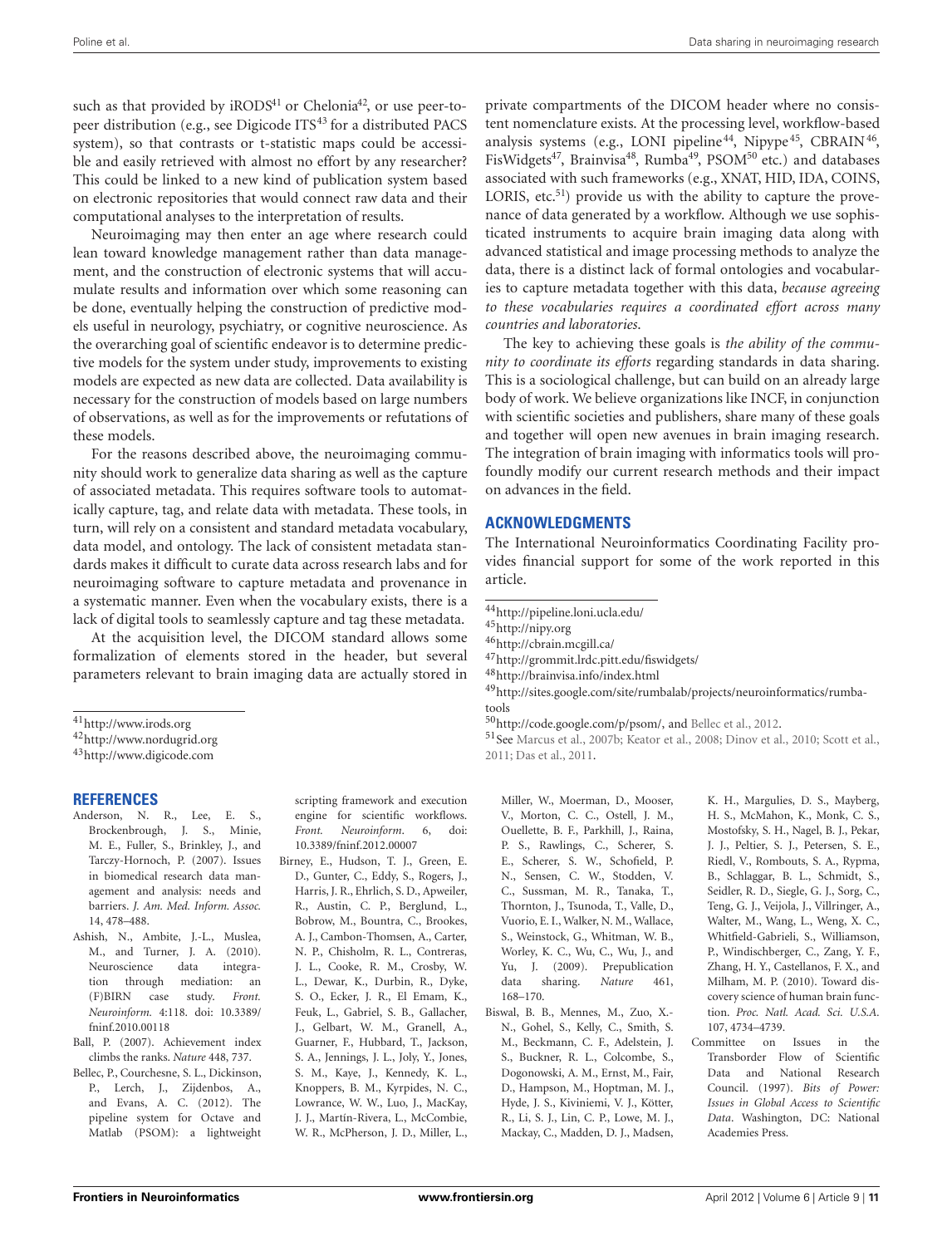- <span id="page-12-12"></span>Constable, H., Guralnick, R., Wieczorek, J., Spencer, C., and Peterson, A. T. (2010). VertNet: a new model for biodiversity data sharing. *PLoS Biol.* 8:e1000309. doi: 10.1371/journal.pbio.1000309
- <span id="page-12-40"></span>D, S., Zijdenbos, A. P., Harlap, J., Vins, D., and Evans, A. C. (2011). LORIS: a web-based data management system for multi-center studies. *Front. Neuroinform.* doi: 10.3389/fninf.2011.00037
- <span id="page-12-26"></span>Dinov, I., Lozev, K., Petrosyan, P., Liu, Z., Eggert, P., Pierce, J., Zamanyan, A., Chakrapani, S., Van Horn, J., Parker, D. S., Magsipoc, R., Leung, K., Gutman, B., Woods, R., and Toga, A. (2010). Neuroimaging study designs, computational analyses and data provenance using the LONI pipeline. *PloS One* 5:e13070. doi: 10.1371/journal.pone.0013070
- <span id="page-12-20"></span>Evans, A. C. (2006). The NIH MRI study of normal brain development. *Neuroimage* 30, 184–202.
- <span id="page-12-28"></span>Gadde, S., Aucoin, N., Grethe, J. S., Keator, D. B., Marcus, D. S., and Pieper, S. (2011). XCEDE: an extensible schema for biomedical data. *Neuroinformatics* 10, 19–32.
- <span id="page-12-0"></span>Gantz, J., and Reinsel, D. (2011). "Extracting Value from Chaos," June 2011, sponsored by EMC. Available from http://www.emc.com/digital\_ universe
- <span id="page-12-36"></span>Gerhard, S., Daducci, A., Lemkaddem, A., Meuli, R., Thiran, J.-P., and Hagmann, P. (2011). The connectome viewer toolkit: an open source framework to manage, analyze and visualize connectomes. *Front. Neuroinform.* 5:3. doi: 10.3389/fninf.2011.00003
- <span id="page-12-4"></span>Glover, G. H., Mueller, B. A., Turner, J. A., Van Erp, T. G., Liu, T., Greve, D., Voyvodic, J., Rasmussen, J., Brown, G., Keator, D. B., Calhoun, V. D., Lee, H., Ford, J., Mathalon, D., Diaz, M., O'eary, D., Gadde, S., Preda, A., Lim, K., Wible, C., Stern, H., Belger, A., McCarthy, G., Ozyurt, B., and Potkin, S. G. (2012). FBIRN. Function biomedical informatics research network recommendations for prospective multi-center functional magnetic resonance imaging studies. *J. Magn. Reson. Imaging*. (in press).
- <span id="page-12-37"></span>Gorgolewski, K., Burns, C. D., Madison, C., Clark, D., Halchenko, Y. O., Waskom, M. L., and Ghosh, S. S. (2011). Nipype: a flexible, lightweight and extensible neuroimaging data processing framework in Python. *Front. Neuroinform.* 5:13. doi: 10.3389/ fninf.2011.00013
- <span id="page-12-11"></span>Guralnick, R. P., Hill, A. W., and Lane, M. (2007). Towards a collaborative, global infrastructure for biodiversity assessment. *Ecol. Lett.* 10, 663–672.
- <span id="page-12-35"></span>Hanke, M., and Halchenko, Y. O. (2011). Neuroscience runs on GNU/Linux. *Front. Neuroinform.* 5:8. doi: 10.3389/fninf.2011.00008
- <span id="page-12-7"></span>Harris, P. A., Taylor, R., Thielke, R., Payne, J., Gonzalez, N., and Conde, J. G. (2009). Research electronic data capture (REDCap)—a metadata-driven methodology and workflow process for providing translational research informatics support. *J. Biomed. Inform.* 42, 377–381.
- <span id="page-12-22"></span>Helmer, K. G., Ambite, J. L., Ames, J., Ananthakrishnan, R., Burns, G., Chervenak, A. L., Foster, I., Liming, L., Keator, D., Macciardi, F., Madduri, R., Navarro, J-P., Potkin, S., Rosen, B., Ruffins, S., Schuler, R., Turner, J. A., Toga, A., Williams, C., and Kesselman, C. (2011). Enabling collaborative research using the Biomedical Informatics Research Network (BIRN). *J. Am. Med. Inform. Assoc.* 18, 416–422.
- <span id="page-12-32"></span>Hrynaszkiewicz, I. (2010). A call for BMC Research Notes contributions promoting best practice in data standardization, sharing and publication. *BMC Res. Notes* 3, 235.
- <span id="page-12-23"></span>Hunter, M., Smith, R. L. L., Hyslop, W., Rosso, O. A., Gerlach, R., Rostas, J. A. P., Williams, D. B., and, Henskens, F. (2005). The Australian EEG database. *Clin. EEG Neurosci.* 36, 76–81.
- <span id="page-12-33"></span>Illes, J., Tairyan, K., Federico, C. A., Tabet, A., and Glover, G. H. (2010). Reducing barriers to ethics in neuroscience. *Front. Hum. Neurosci.* 4:167. 1–5. doi: 10.3389/fnhum.2010.00167
- <span id="page-12-34"></span>Ince, D. C., Hatton, L., and Graham-Cumming, J. (2012). The case for open computer programs. *Nature* 482, 485–488.
- <span id="page-12-9"></span>Insel, T. R. (2009). Translating scientific opportunity into public health impact: a strategic plan for research on mental illness. *Arch. Gen. Psychiatry* 66, 128–133.
- <span id="page-12-14"></span>Kaye, J., Heeney, C., Hawkins, N., de Vries, J., and Boddington, P. (2009). Data sharing in genomics re-shaping scientific practice. *Nat. Rev. Genet.* 10, 331–335.
- <span id="page-12-21"></span>Keator, D. B., Grethe, J. S., Marcus, D., Ozyurt, B., Gadde, S., Murphy, S., and Pieper, S., Greve, D., Notestine, R., Bockholt, H. J., Papadopoulos, P., BIRN Function, BIRN Morphometry and BIRN Coordinating. (2008).

A national human neuroimaging collaboratory enabled by the Biomedical Informatics Research Network (BIRN). *IEEE Trans. Inf. Technol. Biomed.* 12, 162–172. doi: 10.1109/TITB.2008.917893

- <span id="page-12-27"></span>Kehagia, A. A., Tairyan, K, Federico, C., Glover, G. H., and Illes, J. (2011). More education, less administration: reflections of neuroimagers' attitudes to ethics through the qualitative looking glass. *Sci. Eng. Ethics.* (in press).
- <span id="page-12-31"></span>Kennedy, D. N., Ascoli, G. A., and De Schutter, E. (2011). Next steps in data publishing. *Neuroinformatics*. 9, 317–320.
- <span id="page-12-5"></span>Kim, D. I., Manoach, D. S., Mathalon, D. H., Turner, J. A., Mannell, M., Brown, G. G., Ford, J. M., Gollub, R. L., and White, T., Wible, C., Belger, A., Bockholt, H. J., Clark, V. P., Lauriello, J., O'Leary, D., Mueller, B. A., Lim, K. O., Andreasen, N., Potkin, S. G., and Calhoun, V. D. (2009). Dysregulation of working memory and default-mode networks in schizophrenia using independent component analysis, an fBIRN and MCIC study. *Hum. Brain Mapp.* 30, 3795–3811.
- <span id="page-12-38"></span>Laird, A. R., Fox, P. M., Price, C. P., Glahn, D. C., Uecker, A. M., Lancaster, J. L., Turkeltaub, P. E., Kochunov, P., and Fox, P. T. (2005). ALE meta-analysis: controlling the false discovery rate and performing statistical contrasts. *Hum. Brain Mapp.* 25, 155–164.
- <span id="page-12-8"></span>Malhi, G. S., and Lagopoulos, J. (2008). Making sense of neuroimaging in psychiatry. *Acta Psychiatr. Scand.* 117, 100–117.
- <span id="page-12-13"></span>Manolio, T. A., Brooks, L. D., and Collins, F. S. (2008). A HapMap harvest of insights into the genetics of common disease. *J. Clin. Invest.* 118, 1590–1605. doi: 10.1172/JCI34772
- <span id="page-12-16"></span>Marcus, D. S., Archie, K. A., Olsen, T. R., and Ramaratnam, M. (2007a). The open-source neuroimaging research enterprise. *J. Digit. Imaging* 20(Suppl. 1), 130–138.
- <span id="page-12-24"></span>Marcus, D. S., Olsen, T. R., Ramaratnam, M., and Buckner, R. L. (2007b). The extensible neuroimaging archive toolkit. *Neuroinformatics* 5, 11–33.
- <span id="page-12-17"></span>Marcus, D. S., Fotenos, A. F., Csernansky, J. G., Morris, J. C., and Buckner, R. L. (2010). Open access series of imaging studies: longitudinal MRI data in nondemented and demented older adults. *J. Cogn. Neurosci.* 22, 2677–2684.
- <span id="page-12-18"></span>Marcus, D. S., Harwell, J., Olsen, T., Hodge, M., Glasser, M. F., Prior, F., Jenkinson, M., Laumann, T., Curtiss, S. W., and Van Essen, D.

C. (2011). Informatics and data mining tools and strategies for the human connectome project. *Front. Neuroinform.* 5:4. doi: 10.3389/fninf.2011.00004

- <span id="page-12-30"></span>Maunsell, J. (2010). Announcement regarding supplemental material. *J. Neurosci.* 30, 10599–10600.
- <span id="page-12-29"></span>Mejino, J. L. V., Detwiler, L. T., Turner, J. A., Martone, M. E., Rubin, D. L., and Brinkley, J. F. (2010). Enabling RadLex with the foundational model of anatomy ontology to organize and integrate neuroimaging data (Washington, DC). *AMIA 2010 Symposium Proceedings*. 1171.
- <span id="page-12-3"></span>Milham, M. P. (2012). Open neuroscience solutions for the connectome-wide association era. *Neuron* 73, 214–218.
- <span id="page-12-19"></span>Mueller, S. G., Weiner, M. W., Thal, L. J., Petersen, R. C., Jack, C., Jagust, W., and Trojanowski, J. Q., et al. (2005). The Alzheimer's disease neuroimaging initiative. *Neuroimaging Clin. N. Am.* 15, 869–877.
- <span id="page-12-1"></span>National Science Foundation. (2011). Changing the conduct of science in the information age. http://www. nsf.gov/pubs/2011/oise11003/
- <span id="page-12-15"></span>Organisation for Economic Cooperation and Development. (2007). *OECD Principles and Guidelines for Access to Research Data from Public Funding (No. 88180 2007)*. Paris, France. http:// www.oecd.org/dataoecd/9/61/3850 0813.pdf
- <span id="page-12-39"></span>Owen, A. M., McMillan, K. M., Laird, A. R., and Bullmore, E. (2005). Nback working memory paradigm: a meta-analysis of normative functional neuroimaging studies. *Hum. Brain Mapp.* 25, 46–59.
- <span id="page-12-25"></span>Ozyurt, I. B., Keator, D., Wei, D., Fennema-Notestine, C., Pease, K., Bockholt, B., and Grethe, J. (2010). Federated web-accessible clinical data management within an extensible neuroimaging database. *Neuroinformatics* 23, 98–106.
- <span id="page-12-10"></span>Perneger, T. V. (2011). Sharing raw data: another of Francis Galton's ideas. *BMJ* 342, d3035.
- <span id="page-12-2"></span>Poldrack, R. A. (2011). The future of fMRI in cognitive neuroscience. *Neuroimage*. (in press).
- <span id="page-12-6"></span>Potkin, S. G., Turner, J. A., Brown, G. G., McCarthy, G., Greve, D. N., Glover, G. H., Manoach, D. S., Belger, A., Diaz, M., Wible, C. G., Ford, J. M., Mathalon, D. H., Gollub, R., Lauriello, J., O'Leary, D., van Erp, T. G. M., Toga, A. W., Preda, A., and Lim, K. O. (2009). Working memory and DLPFC inefficiency in schizophrenia: